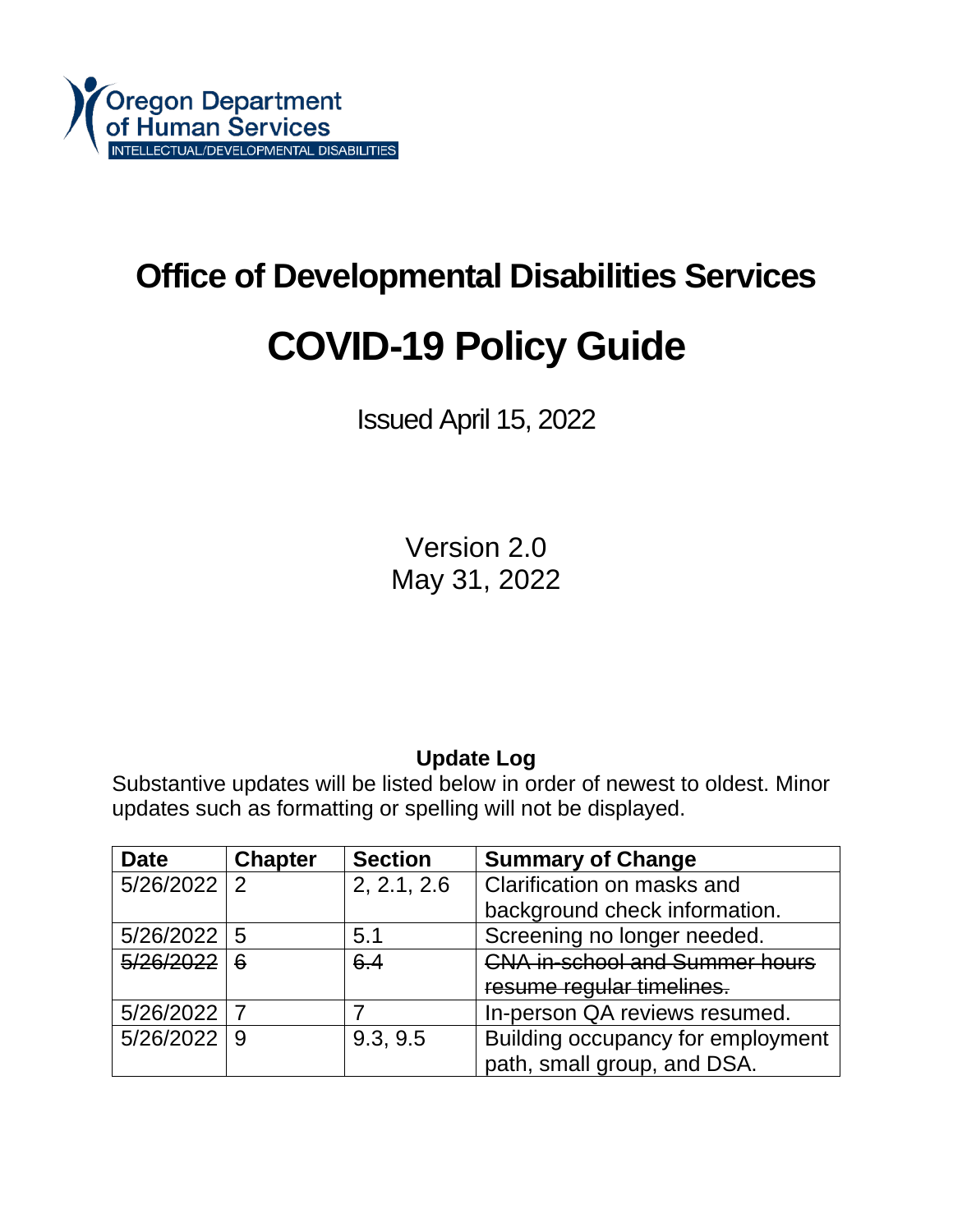# **Introduction**

The Office of Developmental Disabilities Services (ODDS) has responded rapidly to the COVID-19 pandemic and public health emergency by releasing a series of transmittals and worker guides related to DD services. This guide replaces those previous worker guides and transmittals.

COVID-19 continues to present a risk in our communities and threatens older adults, those with underlying health conditions, and those with intellectual and developmental disabilities (I/DD).

ODDS strives to support choices of individuals and their families by promoting and providing services that are person-centered, self-directed, flexible, community inclusive, and supportive of the discovery and development of everyone's unique gifts, talents, and abilities. This guide focuses on supporting these same values throughout the ongoing pandemic.

Policies and resources for CME, ODDS, and provider staff related to Developmental Disability services during the COVID-19 pandemic are contained within this guide. Information for all service types (such as mask requirements and vaccinations) is outlined in the first sections of this guide. Additional information pertaining to individual service types is included in other sections of this guide. The table of contents is hyperlinked to each section of the guide to make it easier to go directly to each section. This guide will be updated as State and Federal requirements change.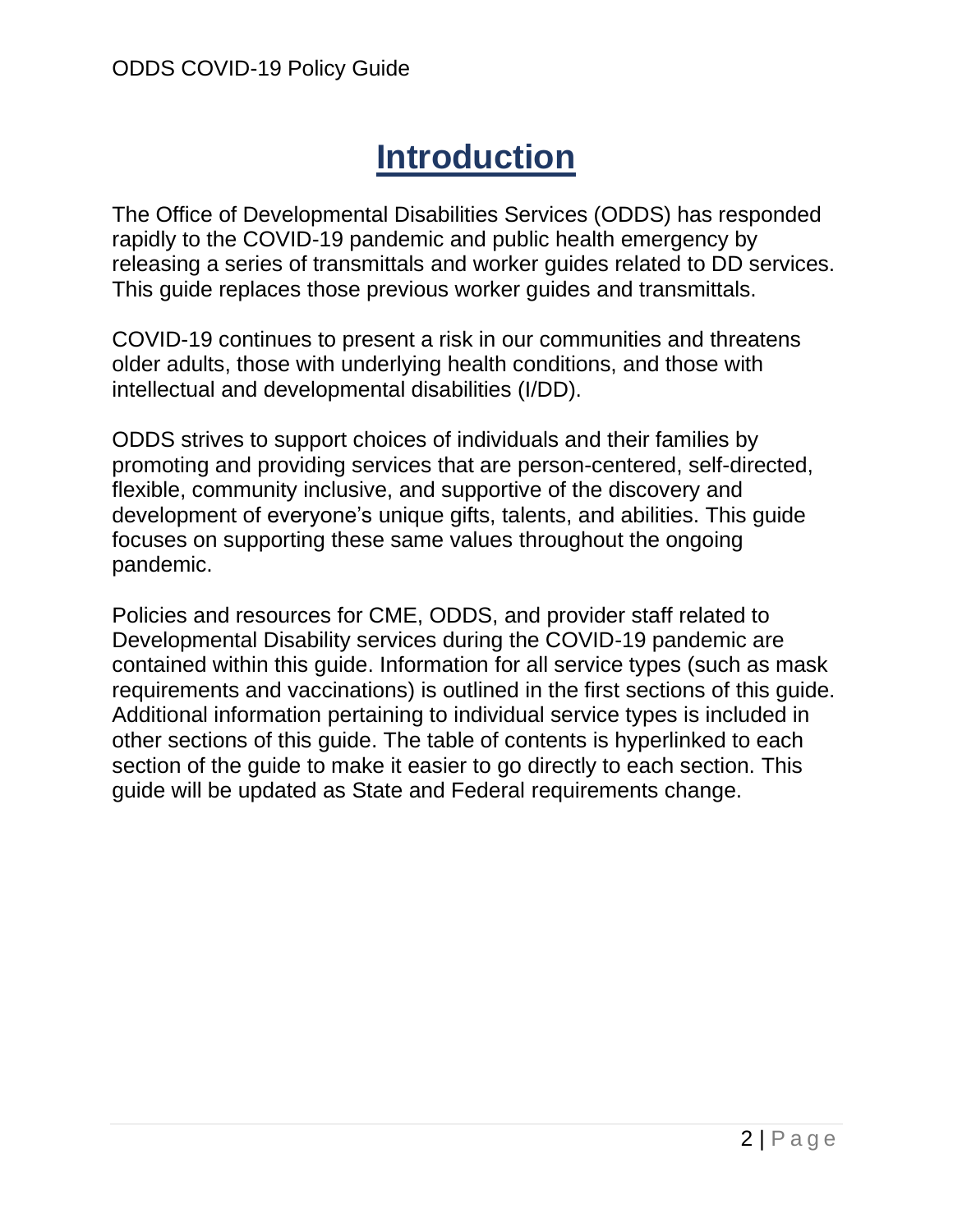# <span id="page-2-0"></span>**Table of Contents**

| 1. |                                                            |  |  |  |
|----|------------------------------------------------------------|--|--|--|
| 2. |                                                            |  |  |  |
|    |                                                            |  |  |  |
|    | 2.2 Purchasing Personal Protective Equipment (PPE)7        |  |  |  |
|    |                                                            |  |  |  |
|    |                                                            |  |  |  |
|    |                                                            |  |  |  |
|    |                                                            |  |  |  |
|    |                                                            |  |  |  |
|    |                                                            |  |  |  |
|    |                                                            |  |  |  |
| 3. |                                                            |  |  |  |
| 4. |                                                            |  |  |  |
| 5. |                                                            |  |  |  |
|    | 5.1 24-hour and AFH visitors and individual protections11  |  |  |  |
|    |                                                            |  |  |  |
|    |                                                            |  |  |  |
|    |                                                            |  |  |  |
|    | 5.5 Training Requirements for 24-Hour and AFH providers 13 |  |  |  |
|    |                                                            |  |  |  |
| 6. |                                                            |  |  |  |
|    | 6.1 Resuming In-Person Contact with Precautions  14        |  |  |  |
|    |                                                            |  |  |  |
|    |                                                            |  |  |  |
|    |                                                            |  |  |  |
|    |                                                            |  |  |  |
|    |                                                            |  |  |  |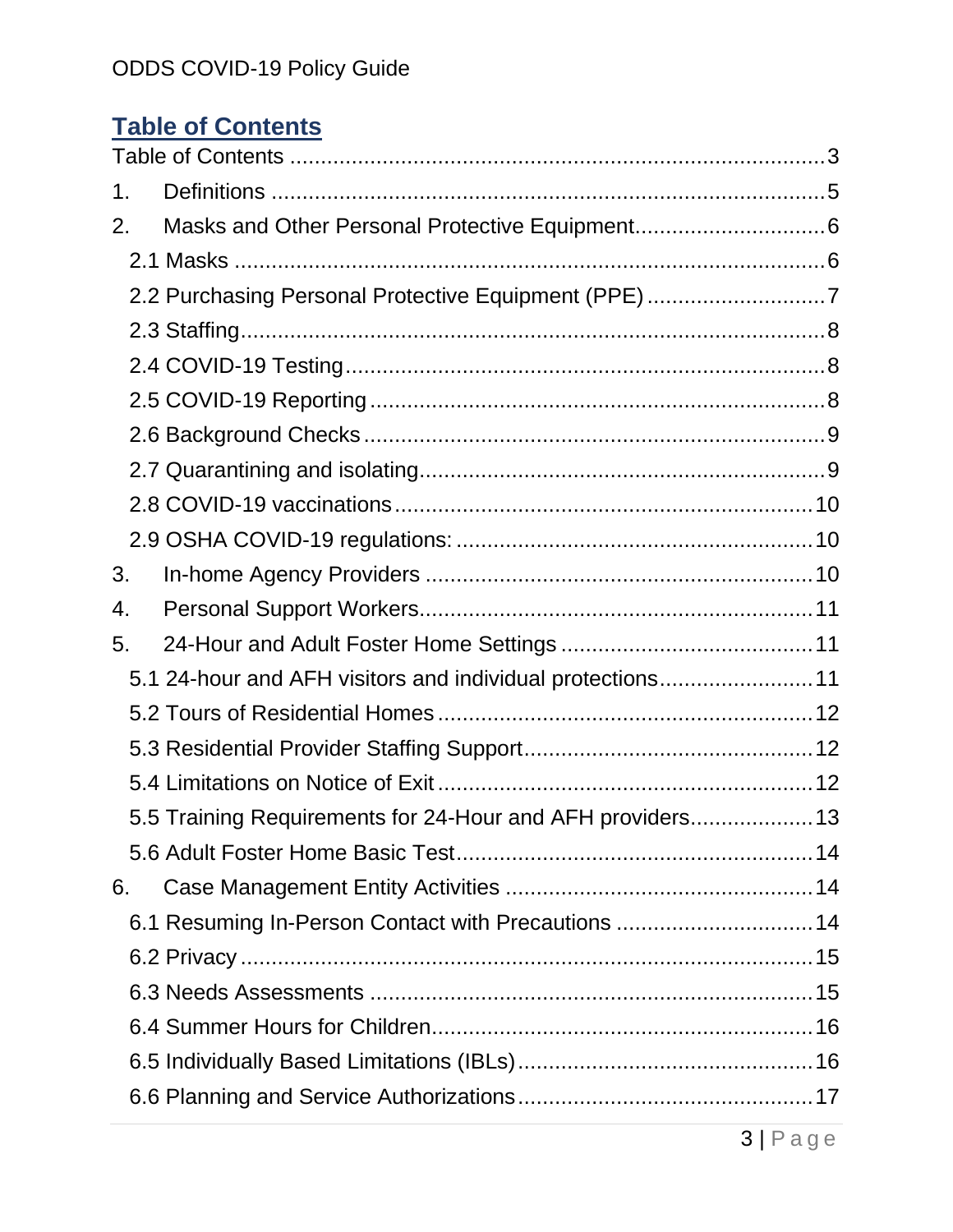| 6.14 CME Activities for PSWs and Common Law Employers24   |  |  |  |
|-----------------------------------------------------------|--|--|--|
|                                                           |  |  |  |
| 7.                                                        |  |  |  |
| 8.                                                        |  |  |  |
|                                                           |  |  |  |
|                                                           |  |  |  |
| 8.3 Licensing and Certification Renewals: Foster Homes 27 |  |  |  |
| 9.                                                        |  |  |  |
|                                                           |  |  |  |
|                                                           |  |  |  |
| 9.3 Employment Service Requirements by Service Type 28    |  |  |  |
|                                                           |  |  |  |
|                                                           |  |  |  |
| 10.                                                       |  |  |  |
| Appendix A: Guiding Questions for In-Person Meetings 34   |  |  |  |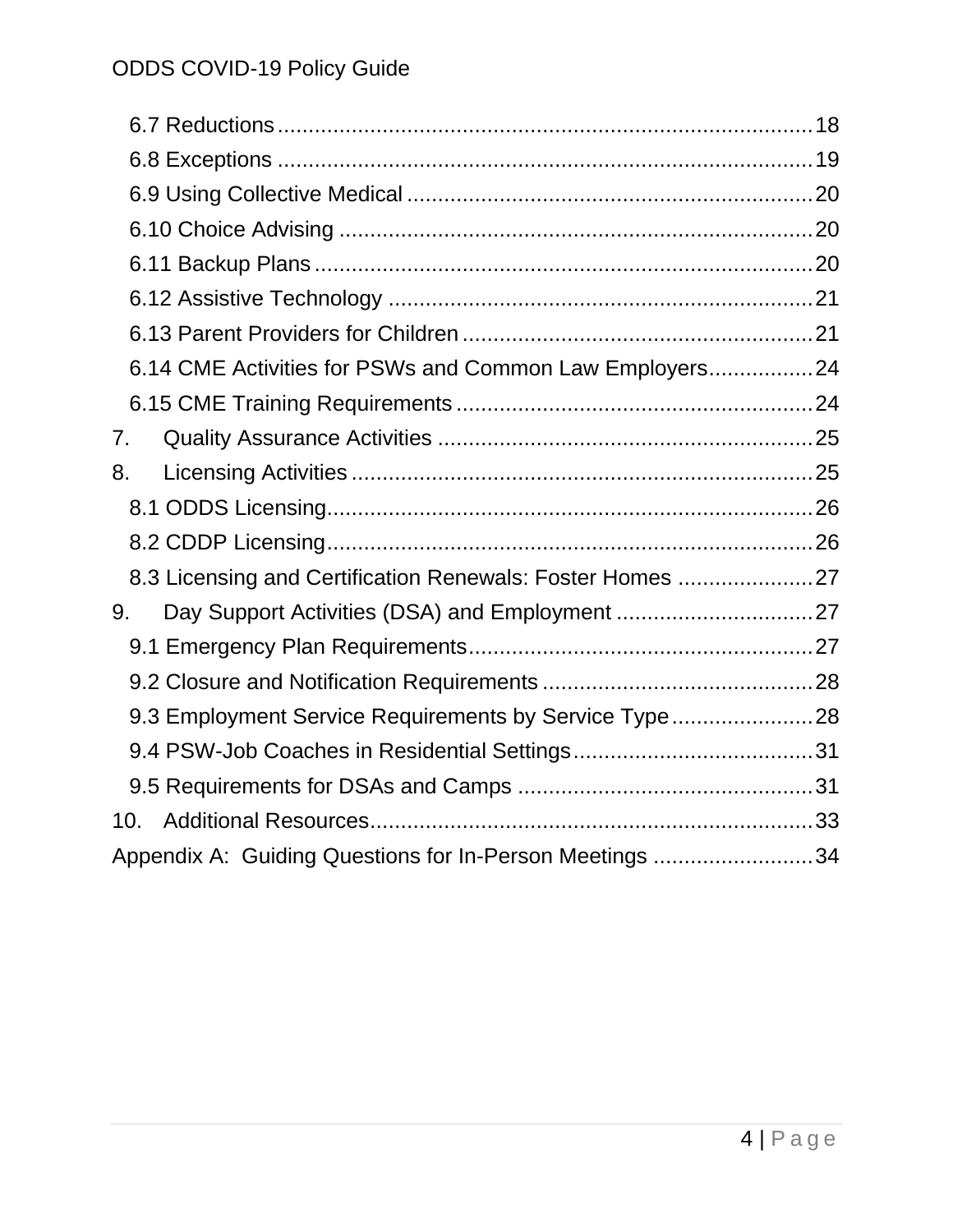# <span id="page-4-0"></span>**1. Definitions**

**Face-to-Face contact:** Contact that includes seeing the individual's face. This can be either physically in-person, via telehealth, or from an extended distance (such as seeing someone from your car).

**Fully vaccinated:** means having completed a two-dose COVID-19 vaccine series or one dose of a single-dose COVID-19 vaccine and at least 14 days have passed since the individual's final dose.

**HIPAA:** Health Insurance Portability and Accountability Act, a 1996 Federal law that restricts access to individuals' private medical information.

**Individual:** means a child, young adult, or an adult, applying for, or determined eligible for, Department-funded developmental disabilities services.

**In-person contact:** Contact that includes seeing the individual physically in-person (not through video or extended distance) and where some reciprocal interaction takes place. It can be inside or outside of the person's home and with space for social distancing. Observing someone from a far distance or through other means that may restrict observation or interaction does not meet this requirement.

**Local Public Health Authority (LPHA):** Local government agencies that provide public health guidance to local entities, such as providers and CMEs, in coordination with the Oregon Health Authority.

**Oregon Health Authority (OHA):** State government agency that oversees most of Oregon's health-related programs. OHA is responsible for the state's Medicaid program through which developmental disability services are funded.

**Personal Protective Equipment (PPE):** Garments or devices that lower the risk of contracting or spreading COVID-19. Some examples are N95, KN95, cloth, or paper masks, face shields, protective eyewear, spit guards, gloves, and gowns.

**Public Health Emergency:** The period of emergency declared by federal and state authorities with respect to the 2019 Novel Coronavirus, "COVID-19".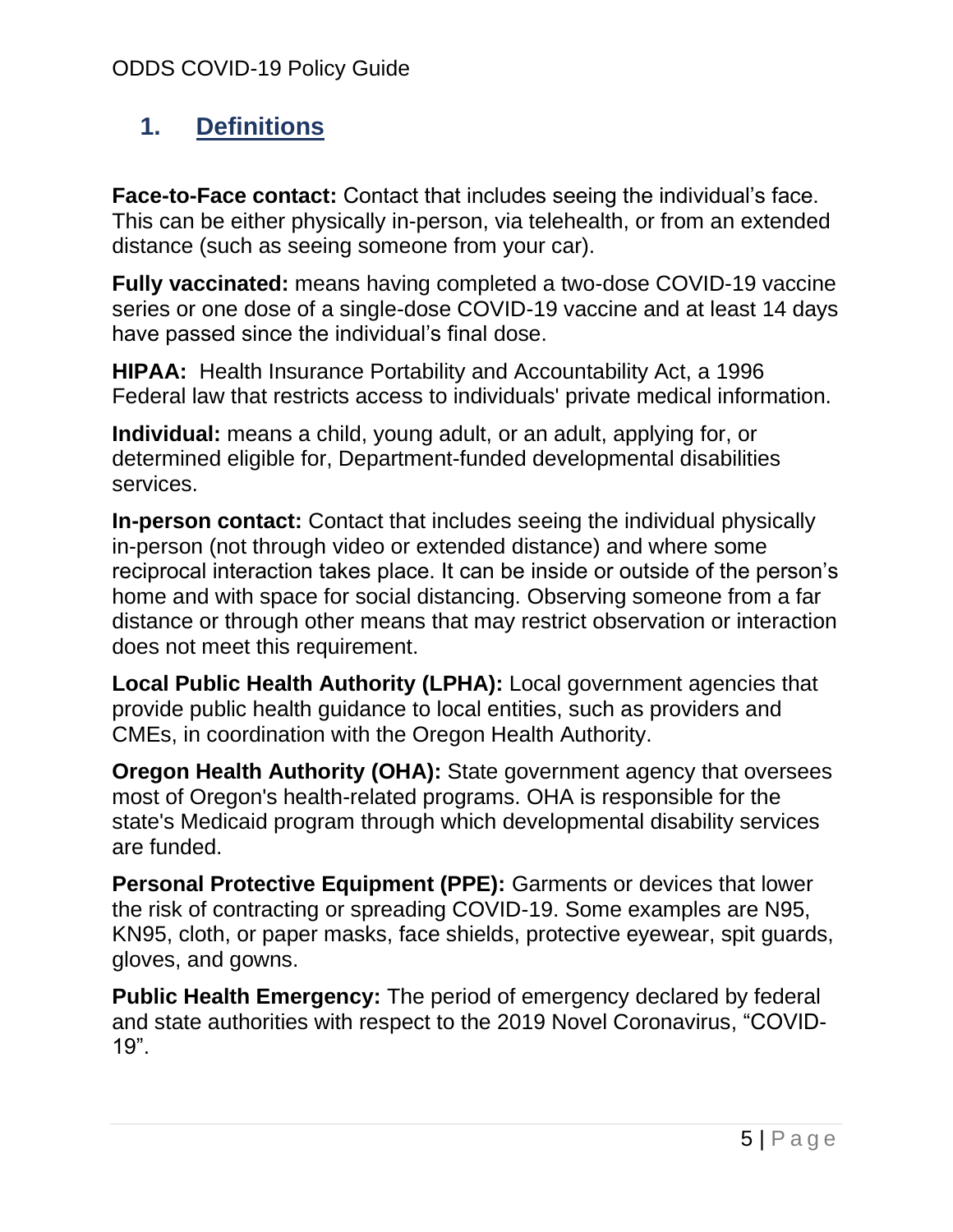**Telehealth:** A means to access health-related services without an inperson visit by using a computer, tablet, or phone.

## <span id="page-5-0"></span>**2. Masks and Other Personal Protective Equipment** This section updated May 26, 2022.

**ODDS mask requirements are still in effect and may be more restrictive than requirements in effect for the general public.** 

# <span id="page-5-1"></span>**2.1 Masks**

**All providers of developmental disabilities case management and other services must wear masks when within six feet of an individual, including while indoors, and in vehicles**. People may choose to not wear a mask while outdoors, but it is strongly recommended that they continue to use other precautions as outlined in this guide. End of May 26, 2022 update.

## **This includes:**

- Personal support workers
- Direct support professionals and agency staff
- Employment providers
- Service Coordinators, Personal Agents, assessors, licensors, and other CME staff
- ODDS case management and licensing staff
- Provider agency and foster home volunteers
- Foster home substitute caregivers that do not live full time in the same home as the individual
- Independent providers, behavior professionals, and nurses

# **The only exceptions to the above mask requirements are as follows:**

- Providers who live in the same home as the person supported are not required to wear a mask. This applies to in-home agency direct support professionals, personal support workers, and child and adult foster providers.
- Due to behaviors or other concerns, if an individual is negatively impacted by a provider wearing a mask, then those specific providers may not be required to wear a mask.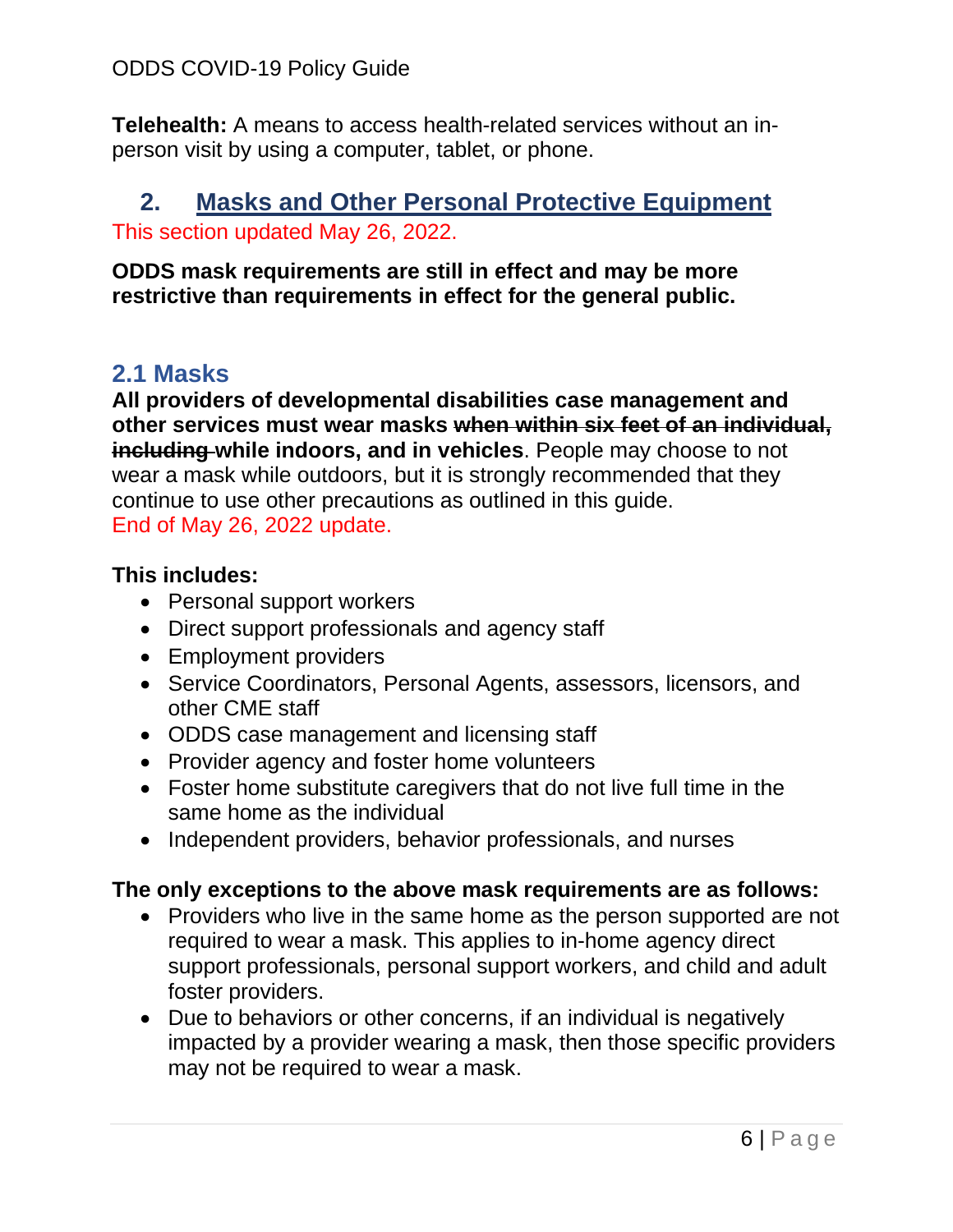• Providers with an ADA accommodation due to a medical condition that prevents them from wearing a mask.

CMEs must be notified of these exceptions and document them in a progress note. PSWs must send their mask ADA exception requests to [ohcc.ada@dhsoha.state.or.us](mailto:ohcc.ada@dhsoha.state.or.us)

**Cloth, surgical, KN95, and N95 masks are allowable. Some employers, including provider agencies or CMEs, may require specific masks worn by their staff.** 

**All providers are strongly encouraged to wear N95 or KN95 masks.** Using face coverings made of materials containing holes such as mesh, lace, or crocheted masks are not permitted and are not compliant with the mask wearing requirement. Face shields used alone do not meet the mask wearing requirement. For more information on how wearing a mask can help you, please refer to the following links: OHA Mask Recommendations [& Requirements](https://govstatus.egov.com/or-oha-face-coverings) and [Oregon.gov Here's how to help your mask help you.](https://www.oregon.gov/oha/ERD/COVID19Social/Help%20your%20mask%20help%20you%20(updated)%20(5).png)

Individuals must be supported to follow all public health recommendations and state and local rules related to COVID-19, including wearing masks.

**Masks are required for Employment and DSA Services delivered in an indoor group setting. If an individual needs an accommodation, offering 1:1 individualized service is the accommodation.**

# <span id="page-6-0"></span>**2.2 Purchasing Personal Protective Equipment (PPE)**

**CMEs** may purchase gloves and masks for individuals supported by a CDDP or Brokerage. Invoices with an itemized receipt of what was purchased may be submitted monthly to the ODDS Contracts unit at [CAU.Invoice@dhsoha.state.or.us](mailto:CAU.Invoice@dhsoha.state.or.us) for reimbursement. Any retail vendor is an appropriate source for masks and gloves.

**24-hour group homes, Adult and Children Foster Homes, other provider types & Case Management Entities** should work with their local county emergency managers to obtain needed PPE. Use this link to identify and contact the appropriate emergency manager in your respective counties: [https://www.oregon.gov/oem/Documents/locals\\_list.pdf](https://www.oregon.gov/oem/Documents/locals_list.pdf)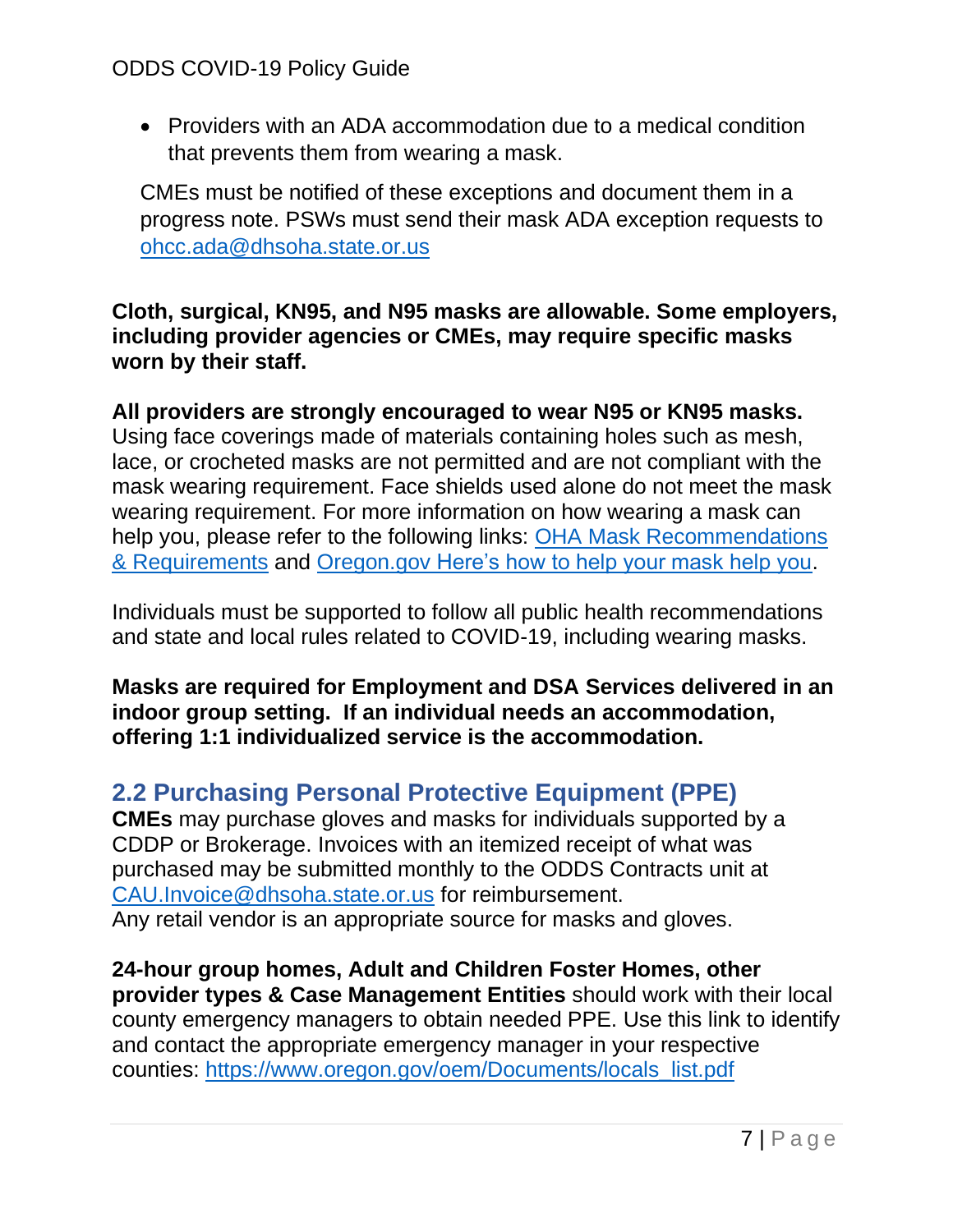**PSWs** who need PPE may submit a request to the Oregon Home Care Commission (OHCC) by completing an electronic form at <https://seiu503.tfaforms.net/622> or by emailing

[OHCC.CustomerRelations@dhsoha.state.or.us](mailto:OHCC.CustomerRelations@dhsoha.state.or.us)

Requests by the Provider for PPE or safety equipment other than gloves and masks must be submitted in writing and are subject to local Case Management Entity's approval. All such requests will be responded to by CMEs within ten (10) business days from the receipt of the written request.

# <span id="page-7-0"></span>**2.3 Staffing**

When necessary to conduct abuse investigations and urgent licensing activities in residential settings, CMEs may choose to follow OHA and LPHA crisis guidance for healthcare providers. For more information, see OHA Interim Healthcare Isolation and Quarantine Guidance here: [OHA](https://www.oregon.gov/oha/covid19/Documents/Interim-healthcare-isolation-quarantine-guidance.pdf)  [2288J\\_R COVID-19 Public Health Recommendations: Clinical Care, and](https://www.oregon.gov/oha/covid19/Documents/Interim-healthcare-isolation-quarantine-guidance.pdf)  [Healthcare Infection Prevention \(oregon.gov\).](https://www.oregon.gov/oha/covid19/Documents/Interim-healthcare-isolation-quarantine-guidance.pdf)

# <span id="page-7-1"></span>**2.4 COVID-19 Testing**

Providers and CME staff must support individuals to understand and access COVID-19 testing in their local area.

Effective November 8, 2021, people who have Oregon Health Plan (OHP) medical coverage may now be eligible for free at home test kits when picked up at the pharmacy. For further information please contact your Coordinated Care Organization (CCO) or OHP Care Coordination.

Additionally, each household may also be eligible for free at home test kits through the mail. Please visit this link to order: [COVIDtests.gov -](https://www.covidtests.gov/) Free at[home COVID-19 tests.](https://www.covidtests.gov/)

# <span id="page-7-2"></span>**2.5 COVID-19 Reporting**

Providers must report individuals with a presumed or confirmed case of COVID-19 using this link: [ODDS COVID-19 Positive and Presumptive](https://forms.office.com/pages/responsepage.aspx?id=6GOOZTmNnEmPSBOtyUUvTGMggKjrSxtFtUQw7ibY3K9UOEdJRFpFUzBZT1lSNk5ISEVQRVhUWjVPUy4u&wdLOR=c484A4743-71C2-4AAF-ABC0-D9E88C35AD5F)  [Reporting Form.](https://forms.office.com/pages/responsepage.aspx?id=6GOOZTmNnEmPSBOtyUUvTGMggKjrSxtFtUQw7ibY3K9UOEdJRFpFUzBZT1lSNk5ISEVQRVhUWjVPUy4u&wdLOR=c484A4743-71C2-4AAF-ABC0-D9E88C35AD5F) ODDS has developed a COVID-19 Scenarios Tool that outlines various responses and scenarios related to presumptive, and positive cases of COVID-19. The scenarios tool may be found on the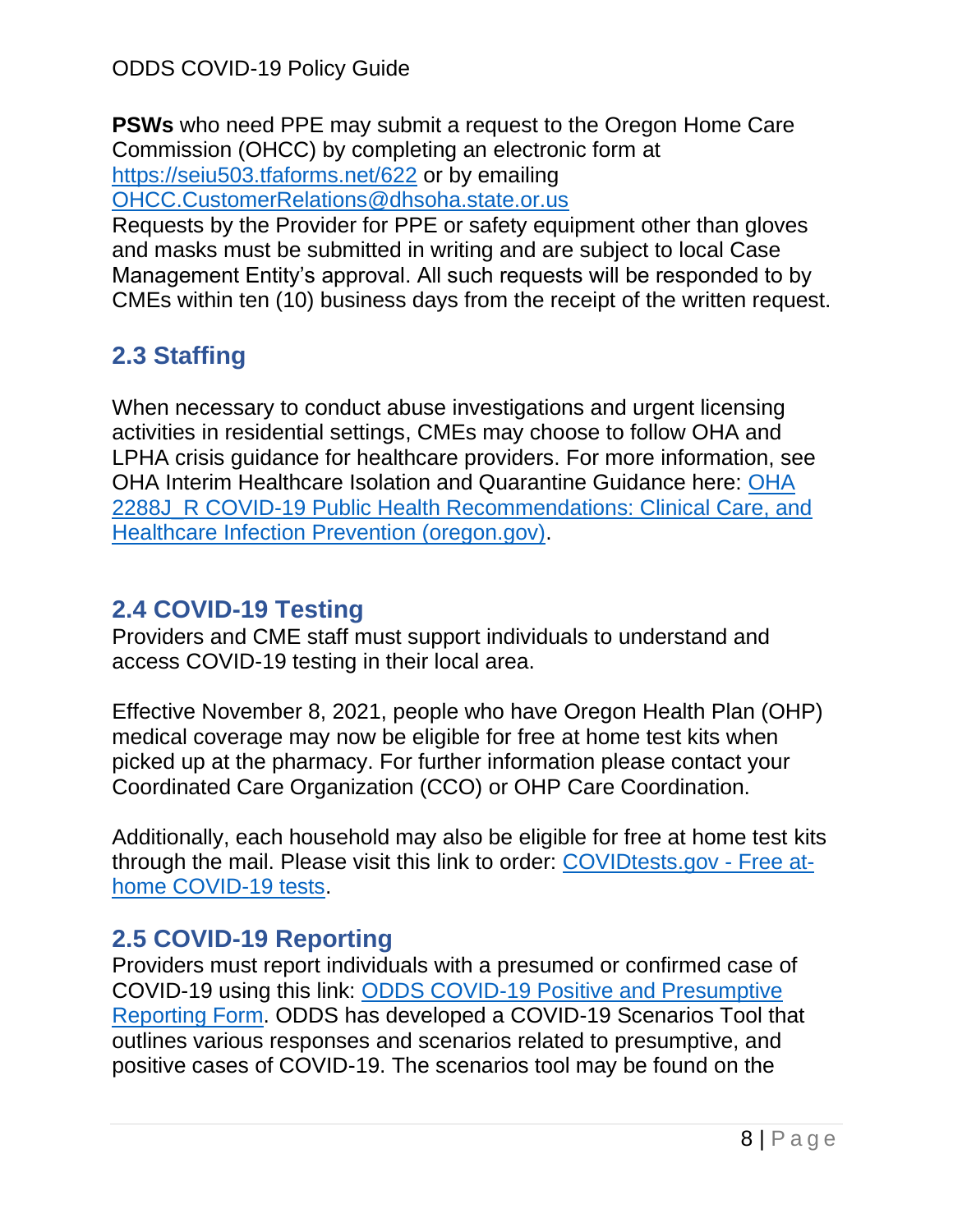ODDS COVID-19 webpage at this link: [COVID-19 Scenarios and reporting](https://www.oregon.gov/dhs/SENIORS-DISABILITIES/DD/ODDS%20Resource%20Library/Scenarios-ODDS-Services-Related-COVID-19.pdf)  [requirements for ODDS \(Oregon.gov\).](https://www.oregon.gov/dhs/SENIORS-DISABILITIES/DD/ODDS%20Resource%20Library/Scenarios-ODDS-Services-Related-COVID-19.pdf)

CMEs should refer to Local Public Health Authority (LPHA) for guidance on reporting presumed or positive cases of COVID-19 for their staff or reported cases for PSWs collaborating with individuals served by the CME. ODDS requires providers, families, and individuals continue to report positive staff and agency COVID-19 outbreaks to their respective CMEs to continue collaboration and monitoring of all individuals who may be impacted by a provider absence due to COVID-19.

# <span id="page-8-0"></span>**2.6 Background Checks**

This section updated May 26, 2022.

Criminal history background checks and renewals by the Background Check Unit have resumed. The need for fingerprint-based background checks is still postponed until the public health emergency ends. They will be required later for those that were postponed. **Criminal history background checks and renewals, including fingerprint requirements, are on the same timelines and processes as they were prior to the pandemic. The ability for a new hire to work on a preliminary basis while awaiting final determination may be granted on a case-by-case basis by the Background Check Unit.**

End of May 26, 2022 update.

# <span id="page-8-1"></span>**2.7 Quarantining and isolating**

Providers and CME employees who have confirmed or presumed positive cases of COVID-19 or have been exposed to someone with COVID-19 should refer to LPHA or OHA for current guidelines.

For Employment and DSA services, staff and individuals may return to sites or programs when they've isolated for the timeline specified and under any protocols or guidance given from LPHA. In the event that a provider cannot get a determination from LPHA, they should reach out to their Regional Employment Specialist whose contact information can be found through this link: [oregon.gov/dhs/EMPLOYMENT/EMPLOYMENT-FIRST](https://www.oregon.gov/dhs/EMPLOYMENT/EMPLOYMENT-FIRST/Documents/VR-ODE-ODDS-Regional-Employment-Specialists.pdf)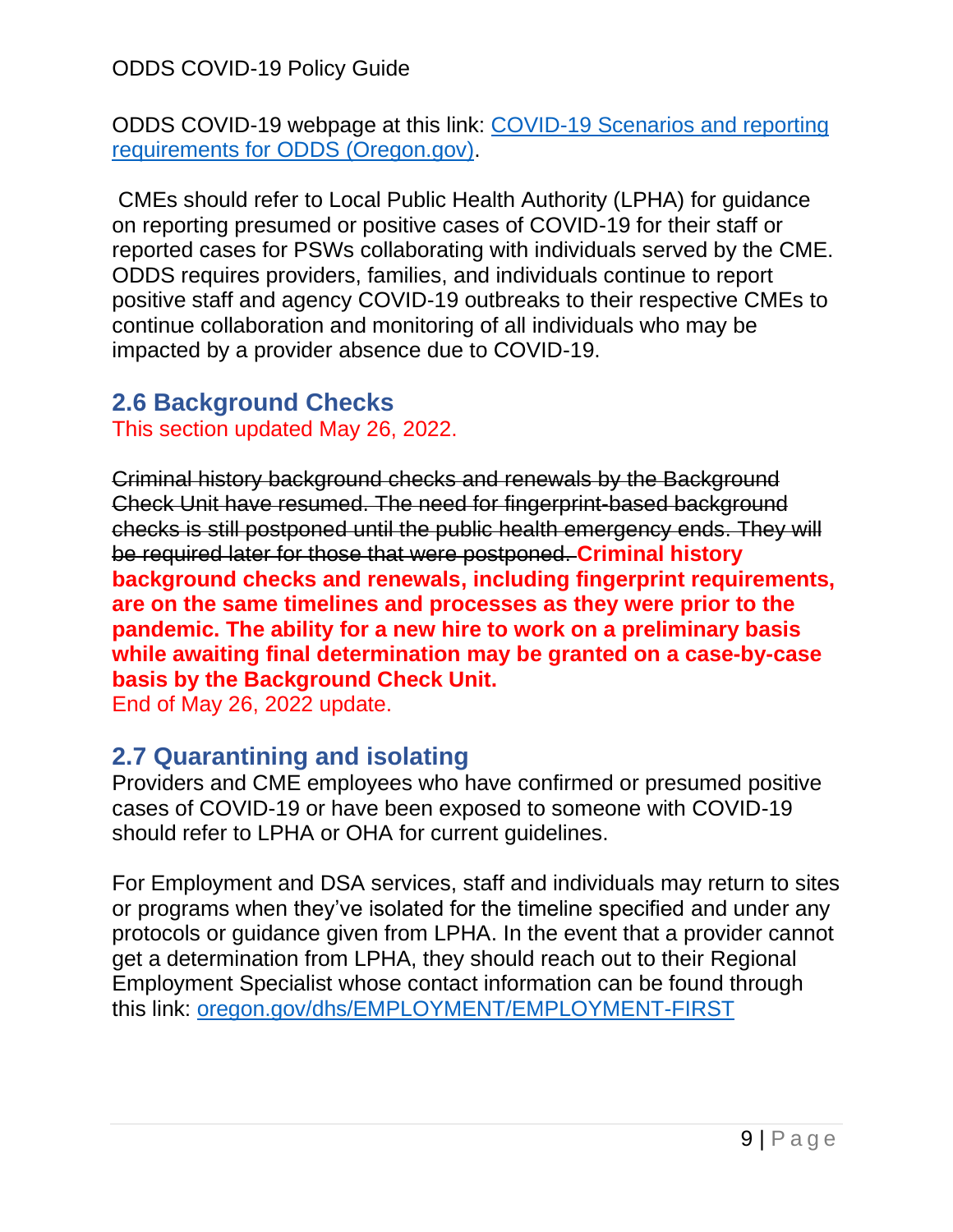# <span id="page-9-0"></span>**2.8 COVID-19 vaccinations**

The COVID-19 vaccine is available to all Oregonians aged five and older. Individuals must be supported in accessing the COVID-19 vaccine. Teams are expected to work with individuals through supported decision making to aid in the decision process.

#### **Providers may not direct an individual's choice in receiving a vaccine. Providers may not condition services based on someone's vaccine status.**

Some provider types, such as DSPs for 24-hour, AFH, DSA, and others, are required to be vaccinated or have a documented exemption. Please review the Vaccination grid link: [oregon.gov ODDS-COVID-Rule-](https://www.oregon.gov/dhs/SENIORS-DISABILITIES/DD/ODDS%20Resource%20Library/ODDS-COVID-Rule-Vaccination-Grid.pdf)[Vaccination-Grid](https://www.oregon.gov/dhs/SENIORS-DISABILITIES/DD/ODDS%20Resource%20Library/ODDS-COVID-Rule-Vaccination-Grid.pdf) to confirm your specific vaccination requirements.

Please see additional ODDS guidance about the vaccines and vaccine process on the ODDS COVID-19 webpage link: [oregon.gov/dhs/SENIORS-](https://www.oregon.gov/dhs/SENIORS-DISABILITIES/DD/Pages/ODDS-COVID-19-Information.aspx)[DISABILITIES/DD/Pages/ODDS-COVID-19.](https://www.oregon.gov/dhs/SENIORS-DISABILITIES/DD/Pages/ODDS-COVID-19-Information.aspx) For vaccination information by county please visit the OHA COVID-19 vaccination information by county webpage link: [oregon.gov/oha/covid19/Pages/vaccine-information-by](https://www.oregon.gov/oha/covid19/Pages/vaccine-information-by-county.aspx)[county.](https://www.oregon.gov/oha/covid19/Pages/vaccine-information-by-county.aspx)

# <span id="page-9-1"></span>**2.9 OSHA COVID-19 regulations:**

Oregon OSHA has issued a set of regulations which include requirements for workplace settings to address employee safety. OSHA is a separate regulatory authority not affiliated with ODDS. Providers are responsible to know if OSHA rules apply to them as an employer and are expected to be aware of and follow OSHA requirements. ODDS COVID-19 policies continue to apply. For information on OSHA regulations and how they may affect your workplace please go to the OSHA website or review the 437- 001-0744 Rule Addressing COVID-19 Workplace Risks at this link: [osha.oregon.gov/OSHARules/div1/437-001-0744.pdf](https://osha.oregon.gov/OSHARules/div1/437-001-0744.pdf)

# <span id="page-9-2"></span>**3. In-home Agency Providers**

#### **Training Requirements**

ODDS has paused the requirement for 12 hours of annual training during the public health emergency. CPR/First Aid certification will no longer be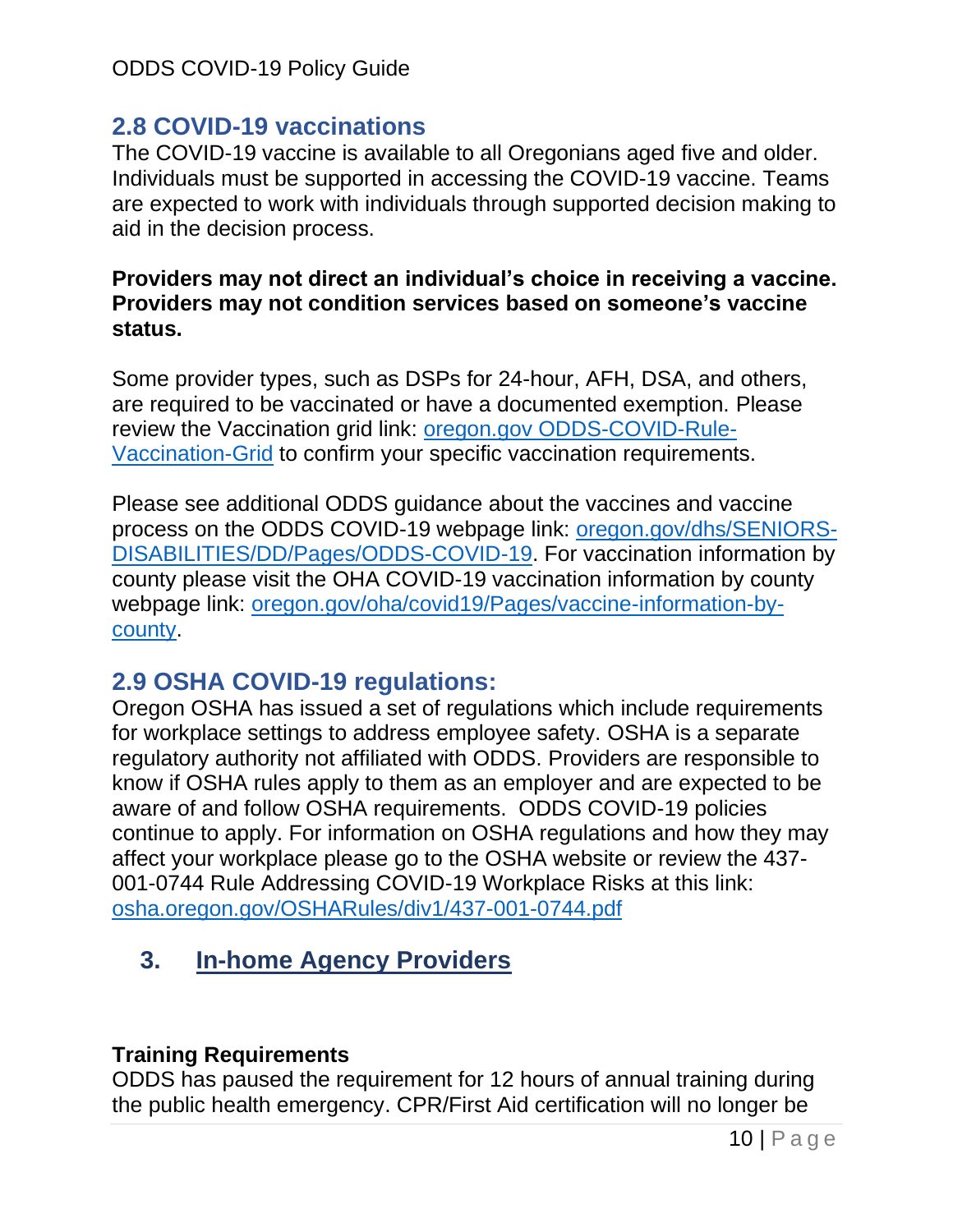postponed and must be completed by all staff. New hires may work, assisted by a fully trained DSP, without six hours of pre-service training. The six hours may occur as on-the-job training.

# <span id="page-10-0"></span>**4. Personal Support Workers**

Please refer to OHCC or go to [carewellseiu503.org](https://www.carewellseiu503.org/training/) for more details on PSW training requirements.

For more information on assessment, individual service planning, and other PSW information please see the [Case Management Entity Activities](#page-13-1)  [section](#page-13-1) of this guide.

# <span id="page-10-1"></span>**5. 24-Hour and Adult Foster Home Settings**

## <span id="page-10-2"></span>**5.1 24-hour and AFH visitors and individual protections** This section updated May 26, 2022.

Individuals may have visitors in the home. Visitor logs **and screenings** are no longer needed. End of May 26, 2022 update.

Visitation by nonessential visitors may be paused only when there is a confirmed outbreak of COVID-19 in the home and as directed by LPHA. Essential visitation such as from an abuse investigator, legal guardian, licensor, CME staff, or residential facilities ombudsman must be allowed to occur during this paused time. Please refer to your LPHA for additional guidance.

All visitors to a 24-hour residential or adult foster home must wear a face mask, regardless of vaccination status. Please see the [PPE section](#page-5-0) of this worker guide for more detail.

Providers may decline entry of a visitor who is symptomatic or confirmed to have COVID-19or is expected to quarantine due to recent exposure.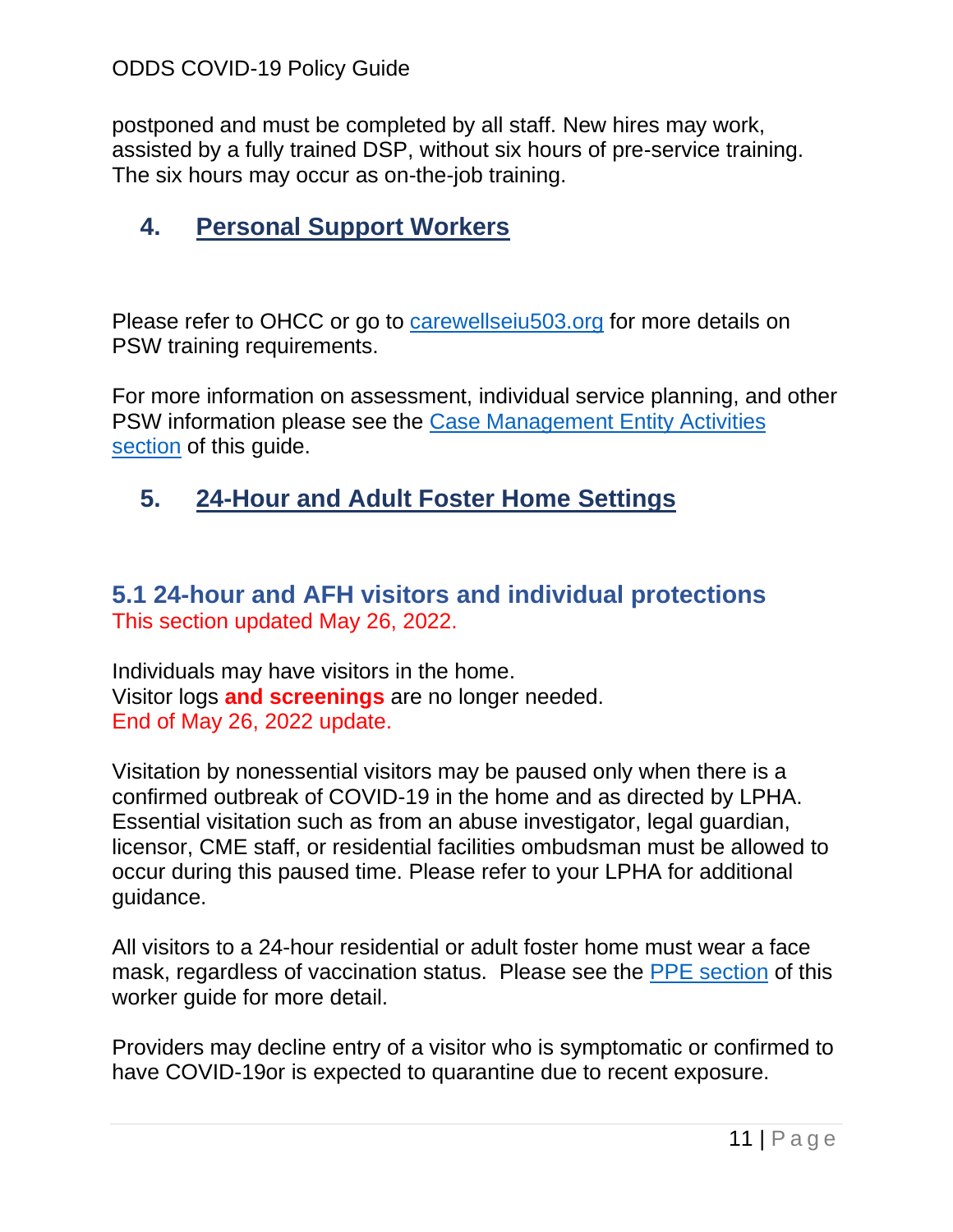Residential providers must continue to support individuals to access their community per the individual's choice and ISP goals. They may not prohibit a resident from leaving the home or deny their re-entry to the home. A provider may not require a COVID-19 negative test for a resident to reenter the home. Providers may not use intimidation or coercion to make residents stay home or to remain away from the home if individuals have chosen to leave.

# <span id="page-11-0"></span>**5.2 Tours of Residential Homes**

Tours of residential homes may occur. It is recommended that tour groups be limited to the individual and one attendant when possible. In-person tours may not occur when there is a confirmed or suspected outbreak in the home or if the touring individual or their attendant are symptomatic, suspected, or positive for COVID-19 or must quarantine due to recent exposure.

Alternatives to in-person tours such as video conferencing tours or meeting outside of the home when possible are encouraged. It is also recommended that tours are scheduled for times when all or most residents are away from the home to limit potential in-person exposure.

All visitors to the home must wear face masks and adhere to other guidance outlined in the visitor and individual protections section above. For further information on PPE and other precautions please see the [PPE](#page-5-0)  [section](#page-5-0) of this worker guide.

# <span id="page-11-1"></span>**5.3 Residential Provider Staffing Support**

ODDS supports residential providers in following guidance from OHA for healthcare settings located here: [Interim Guidance for Managing](https://www.oregon.gov/oha/covid19/Documents/Interim-healthcare-isolation-quarantine-guidance.pdf)  [Healthcare Personnel with COVID-19 Infection or Exposure from OHA.](https://www.oregon.gov/oha/covid19/Documents/Interim-healthcare-isolation-quarantine-guidance.pdf)

For additional staffing shortages that are unable to be mitigated by the above guidance please reach out to the field liaison team at [ODDS.StaffingSupport@dhsoha.state.or.us](mailto:ODDS.StaffingSupport@dhsoha.state.or.us)

# <span id="page-11-2"></span>**5.4 Limitations on Notice of Exit**

Providers are now permitted to issue a Notice of Exit in accordance with current Oregon Administrative Rule (OAR). A provider shall not provide a notice of exit to an individual based on the individual contracting a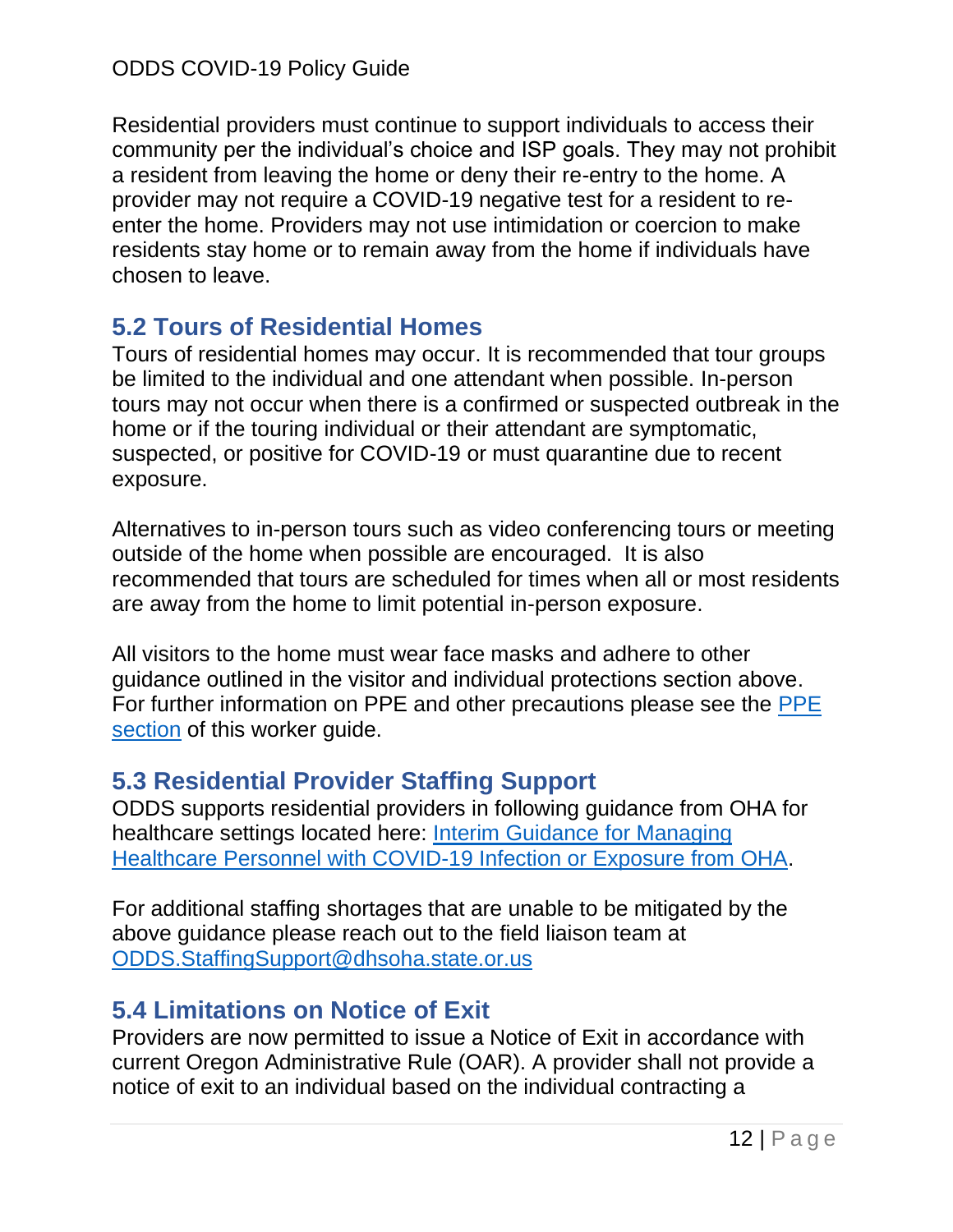communicable disease, such as the COVID-19 virus. Also, a provider may not issue a notice of exit to an individual due to the provider's decision to change operational practices, such as a desire to self-quarantine. In the event of a medical or behavior situation that meets the administrative rule condition for an exit notice, the provider must make reasonable efforts to explore alternatives to safely support the individual and allow for the maximum amount of time possible for notification and identification of another living situation for the individual.

Individuals who do receive notification of exit from a provider retain the right to dispute the notice and request a hearing in accordance with ORS chapter 183 and OAR 411-318-0030. For further information on licensing please see the licensing [activities section](#page-24-1) of this worker guide.

# <span id="page-12-0"></span>**5.5 Training Requirements for 24-Hour and AFH providers**

ODDS has paused the requirement for 12 hours of annual training during the public health emergency. CPR/First Aid certification will no longer be postponed and must be completed by all staff. New hires may work, assisted by a fully trained DSP, without the six hours of pre-service training. The six hours may occur as on-the-job training.

A new hire who has worked in a 24-hour residential or supported living agency in Oregon within the past two years and who has completed the training to work unassisted may do so at a specific site following the local training portions of the following core competencies: 107–111, 116, 117, 119, 121, 122, 124, and 127. This local training includes the physical and oral demonstration (as applicable), at any site where the new hire will work unassisted.

In addition, new hires must also be given nursing delegation and OIS training required to implement a positive behavior support plan (PBSP) (when applicable), and Instruction on reporting requirements defined in OAR 411-323-0063.

Before working unassisted, other new hires must complete the local training portions of the following core competencies, including the physical and oral demonstration (as applicable): 102, 104, 106, and 118. These new hires must also be given information about rights for people who receive I/DD services (either through Workday lesson 103 or in person by a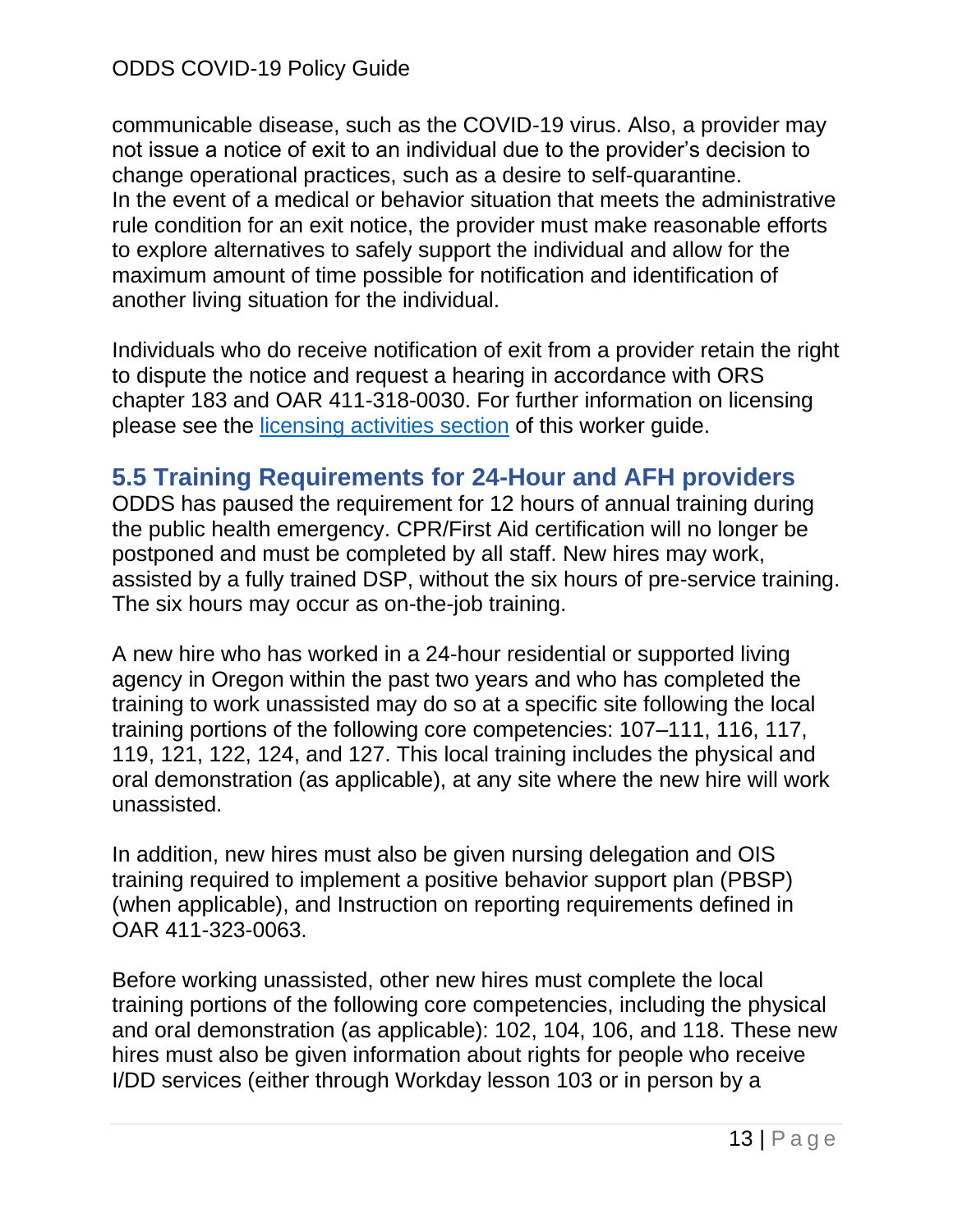supervisor), information about the agency's policy on emergency physical restraint, and instruction on documentation requirements.

The remainder of tier 1 core competencies and the online portions of those listed above can occur on tier 2 timelines (within three months of the start date of work).

# <span id="page-13-0"></span>**5.6 Adult Foster Home Basic Test**

The Adult Foster Home Basic Test is currently suspended in some counties. New AFH provider applicants must communicate with their local AFH Licensor to coordinate the remaining elements of their application process. Until further notice, all new hires must read the AFH Training manual as part of any on-the-job training and arrange the Basic Test with their local CDDP.

All new Adult Foster Home hires who have previously worked in a 24-hour residential or Supported Living agency for a minimum of six months within the last two years and have read the AFH manual will have their testing requirement waived.

# <span id="page-13-1"></span>**6. Case Management Entity Activities**

# <span id="page-13-2"></span>**6.1 Resuming In-Person Contact with Precautions**

Most case management activities, including routine monitoring, planning, assessment, and referral, may be conducted remotely, or in person with appropriate precautions based on the individual's preference. Effective November 2021, in-person site visits described in OAR 411-415-0090(3) must resume as follows:

- A CDDP must conduct quarterly site visits at each child or adult foster home, host home, and 24-hour residential program setting.
- A CDDP must conduct an annual visit to each site that is owned, operated, or controlled by an employment or DSA program.
- A CME must conduct at least one visit annually to the home of an individual receiving services in a supported living or in-home setting.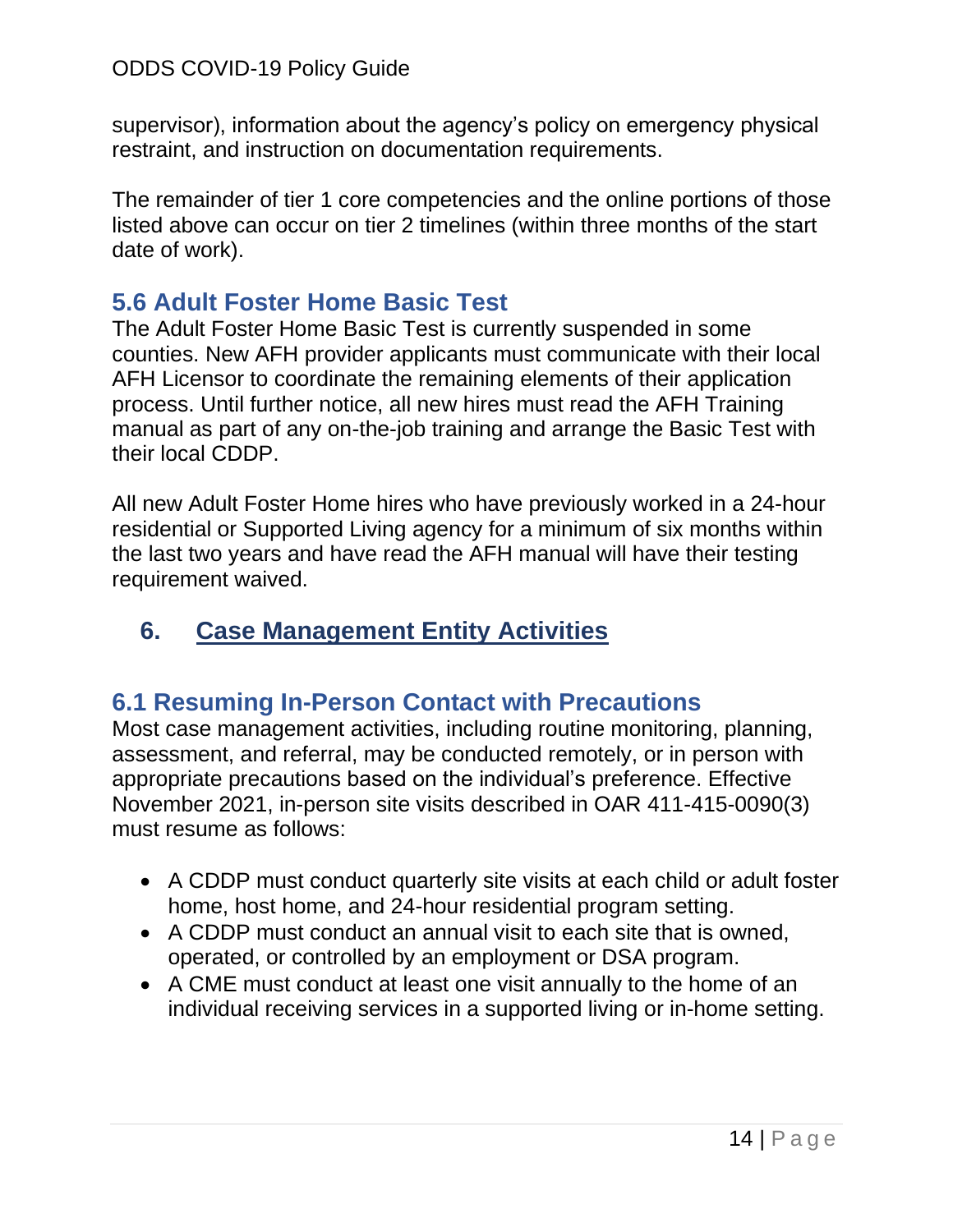An individual getting in-home or supported living services may refuse a home visit out of concern for risk of COVID-19 exposure. Document this refusal in progress notes.

In addition to site and home visits, all children, and adults whose ISPs renew on or after December 1, 2021 must have at least one in-person case management contact within their plan year. **There are no exceptions to this requirement.** This contact may occur outdoors and while maintaining social distancing.

It is recommended that CMEs look to their LPHA for information on COVID-19 surges and use professional judgement to plan, schedule, or reschedule in-person visits. There is flexibility to conduct the required in-person case management contact visit within the person's ISP year. For additional support to assess with the individual when the best time to plan the inperson visit, please see [Appendix A](#page-33-1) of this worker guide.

In-person adult protective services activities must occur as directed by OTIS (see APD-AR-20-042).

## <span id="page-14-0"></span>**6.2 Privacy**

Violations of HIPAA will not trigger penalties during the public health emergency per direction from US. Department of Health and Human Services. This allows for the use of platforms such as texting, Skype, FaceTime, and Zoom for case management activities. However, when HIPAA-compliant technology is available, it should be used as a preferred method.

## <span id="page-14-1"></span>**6.3 Needs Assessments**

ONAs are no longer being extended and have returned to being reviewed and completed on their regular timelines.

The visual observation (face-to-face contact) is required, but may be completed virtually, remotely, or in person based on the preference of the individual. Requests for in-person assessment should be honored when possible. ODDS will consider exceptions to the visual observation requirement on a case-by-case basis, for a reason related to the COVID-19 pandemic.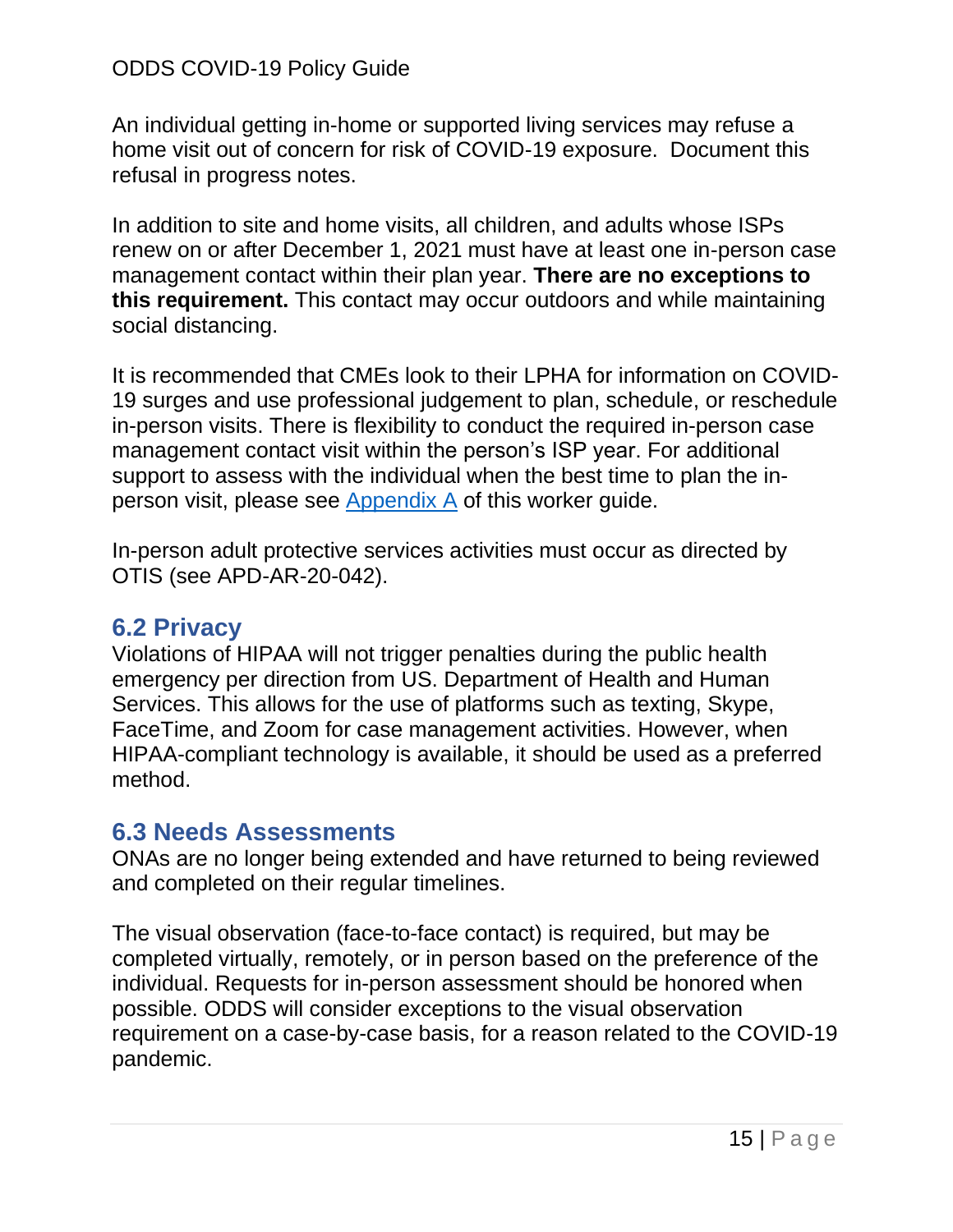#### **A visual observation must not be skipped for more than one assessment.**

To request an exception to the visual observation requirement CMEs must send a secure email with the subject line "Face-to-Face exception" to [ODDS.FundingReview@dhsoha.state.or.us](mailto:ODDS.FundingReview@dhsoha.state.or.us) In the body of the email include:

- The full name and prime number of the individual
- The name of the CME and the individual's county of residence
- The reason the face-to-face observation can't be completed.
- Date of ONA expiration.

## <span id="page-15-0"></span>**6.4 Summer Hours for Children**

Summer hours listed on the Children's Needs Assessments (CNAs) are in effect until further notice for children receiving in-home services. Plan of care (POC) must be updated manually for individual children by each CME to reflect this extension. Summer hours may be used for attendant care during the school year for activities of daily living (ADL), instrumental activities of daily living (IADL), health-related, or behavior support tasks identified in the child's Individual Support Plan (ISP). This includes cueing, monitoring, reassurance, redirection, set-up, hands-on, standby assistance, and reminding.

Attendant care cannot be used solely for the purpose of educational activities or homeschooling and cannot supplant the role of special education services or educational accommodations.

Children and young adults eligible for special education services authorized under the Individuals with Disabilities Education Act (IDEA) are not eligible for Day Support Activities (DSA) or Employment Path services without an exception from the Department. DSA for individuals 18-21 cannot be facility-based.

# <span id="page-15-1"></span>**6.5 Individually Based Limitations (IBLs)**

Providers for adults and children who use developmental disability services are expected to continue to support individuals in the least restrictive, most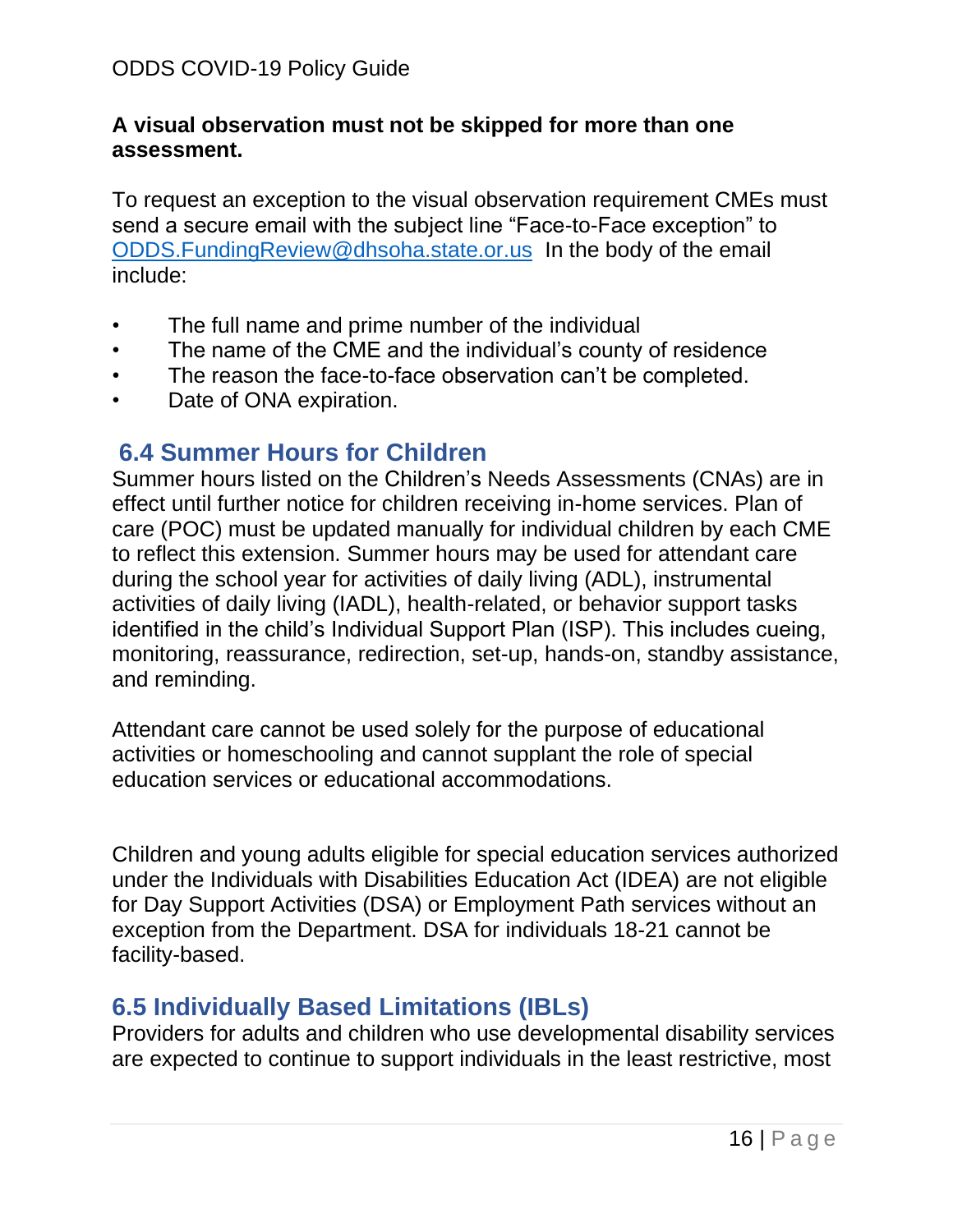appropriate manner possible and extend any and all freedoms and protections as reasonably possible during this public health emergency. The IBL process must resume as it was prior to the pandemic and any restriction categorized as an IBL must be documented.

# <span id="page-16-0"></span>**6.6 Planning and Service Authorizations**

#### **Contact**

A person's annual Individual Support Plan (ISP) meeting, follow-up or midyear change meetings may be completed remotely or combined with an inperson contact based on the individual's preference. Please see the resuming in-person contact section and additional questions in [Appendix](#page-33-1) A of this worker guide for further details.

## **Timelines**

At this time the majority of ISPs can be authorized on schedule. If there is an instance due to COVID-19 where an ISP may not be authorized on time (for example if an individual is hospitalized due to COVID-19 or there is a staffing issue at the individual's CME due to a COVID-19 outbreak) then an ISP end date may be extended once for up to an additional year. An individual must agree to this extension. And an ISP that had an end date extended once in the previous year must be renewed. **No ISP can be authorized for a period longer than two years.** The extension and the reason for it must be documented in a progress note.

## **Retroactive changes**

ISPs may be revised retroactively to a documented date of request for a service change when the service is needed to mitigate a risk related to COVID-19. Examples of this could be increasing hours allotted to attendant care due to closure of someone's DSA program or the addition of behavior services because of increased behaviors due to isolation. **Provider enrollment will not be retroactive.** 

## **Signatures**

Written signatures are preferred; however, a documented verbal agreement can substitute for a written signature on all documents required by ODDS. Case managers are encouraged to provide advanced copies of any documents via mail or email. Case managers must review relevant information remotely and document the following in progress notes:

The document's title and purpose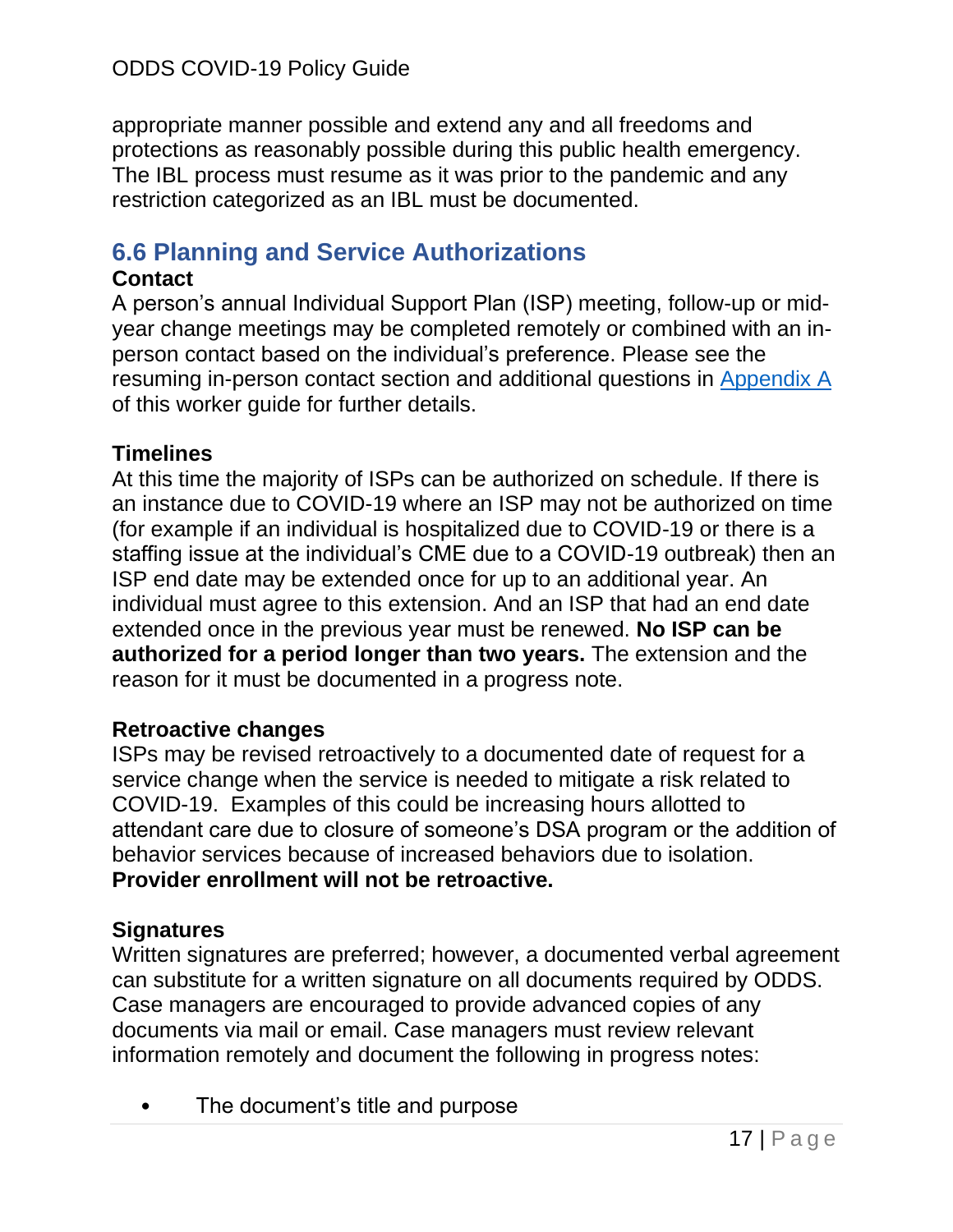- The date the document was reviewed
- How the meeting was conducted (phone, email, videoconferencing)
- Names of people that reviewed the document and their role on the individual's ISP team
- Confirmation that relevant information such as dates, hours, rates, risks, or service limits were understood and acknowledged

It is also recommended that a notation be made of verbal agreement of each person verbally agreeing, to the corresponding document. Maintain and file documents according to the same processes in place before the pandemic. All verbally approved Freedom of Choice forms will require a written signature after the federal PHE ends

# <span id="page-17-0"></span>**6.7 Reductions**

For in-home services, previously approved monthly hour exceptions must be extended and do not require additional approval from ODDS. All rate exception approvals require annual review by ODDS to be extended.

Individuals requiring a monthly waivered service to maintain Medicaid eligibility will not lose Medicaid if the waivered service is not delivered. An SC/PA will need to document in progress notes, attempts to provide this service and why it was not able to be provided at that time.

Service reductions and terminations may occur as they did prior to the pandemic, with some exceptions. Before making a reduction or termination of waiver services, a CME must confirm that the individual may have waiver services terminated without jeopardizing Medicaid eligibility. Each CME will be sent a monthly spread sheet containing the names of individuals ODDS is able to confirm must not have waiver services terminated. However, this is not to be considered a complete list. If a CME is planning to terminate waiver services for someone who is not on the list, contact the eXPRS Technical Assistance Unit (TAU) at [DD-](mailto:DD-Eligibility.ENROLLMENT@dhsoha.state.or.us)

[Eligibility.ENROLLMENT@dhsoha.state.or.us](mailto:DD-Eligibility.ENROLLMENT@dhsoha.state.or.us) to confirm the individual's Medicaid will not be impacted by the termination from Waiver services. Members of the following groups may only experience reductions and terminations if they establish residency outside of Oregon, voluntarily withdraw from services, or upon their death:

• Individuals in the 300% group.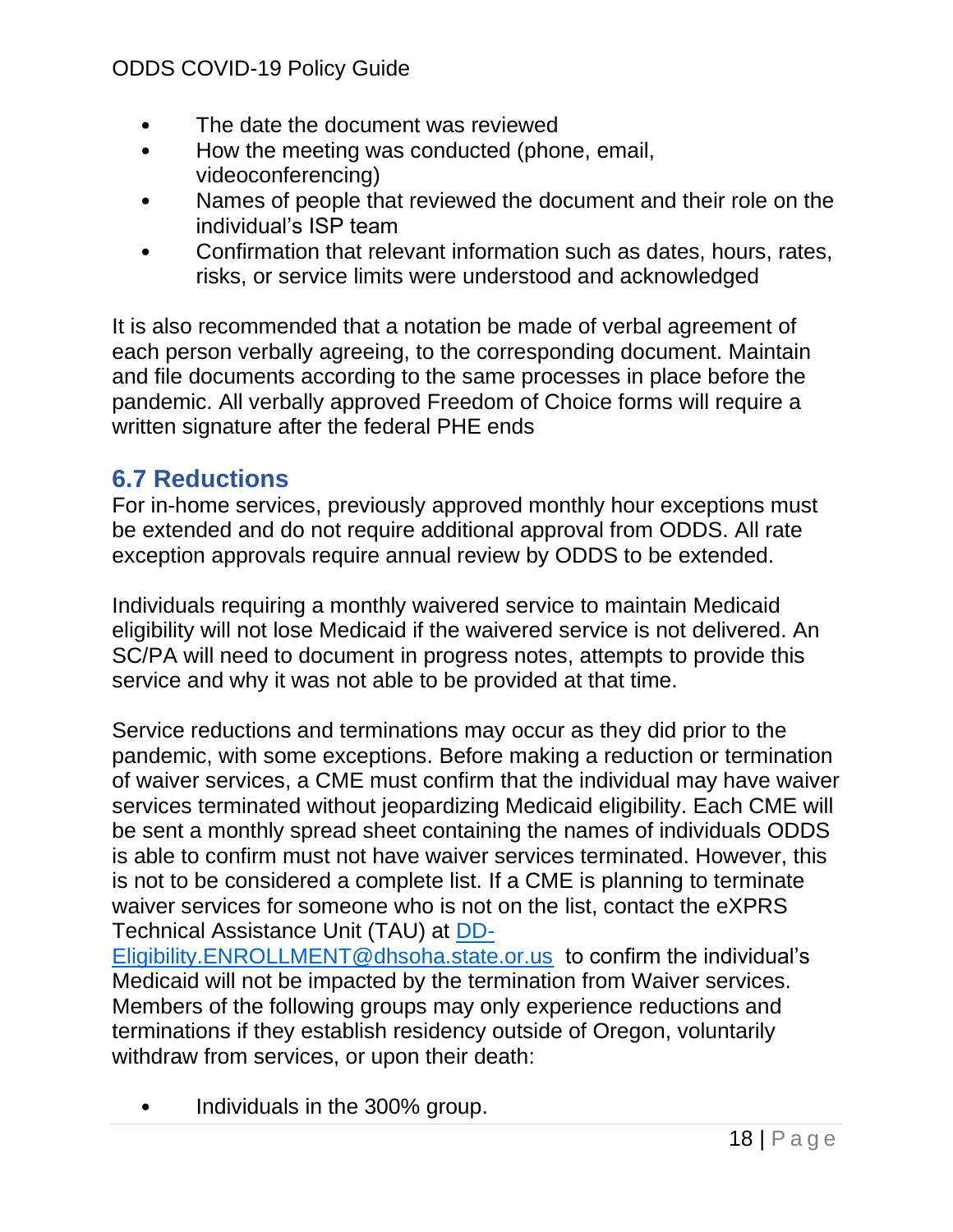• Individuals who are eligible through PMDDT and are not categorically eligible or MAGI eligible for OSIP-M.

Members of these groups who would be terminated for another reason may have all K plan services terminated, but must retain waiver services, including case management, to maintain their Medicaid medical coverage per current federal requirement.

A Notice of Planned Action (NOPA) is required for these terminations or reductions, with at least 10 days' notice. Reasons to end or reduce services include:

- Voluntary withdrawal from services (411-415-0030(5)(b)(A)),
- Failure to participate in ISP development (411-415-0030(5)(b)(F)),
- Failure to participate in required assessment activities (411-425- 0055(2)(e)(A)),
- Less or no direct nursing services needed (411-380-0030(1)(f) or  $(2)$ ,
- No longer a need or have eligibility for a service (various OAR), or
- No longer DD eligible  $(411-415-0030(5)(b)(C))$ , see PT-21-008 for additional information about eligibility determinations.

Terminations and reductions must occur for people who have already met one of the above criteria or when one of them is met when doing so will not jeopardize Medicaid eligibility.

#### **Due to the injunction, we remain unable to reduce ANA/CNA service levels for In-Home hours.**

# <span id="page-18-0"></span>**6.8 Exceptions**

If a COVID-19 exception is no longer needed the CDDPs will email the ODDS Funding Review Committee with the individual's name, prime, the provider's name, the date the exception ended and a brief explanation of why the exception is no longer needed. If an adjustment to an exception is needed a new exception request will be submitted using the current exception request guidance.

#### **A provider may not issue a notice of involuntary exit to an individual because of a rate reduction.**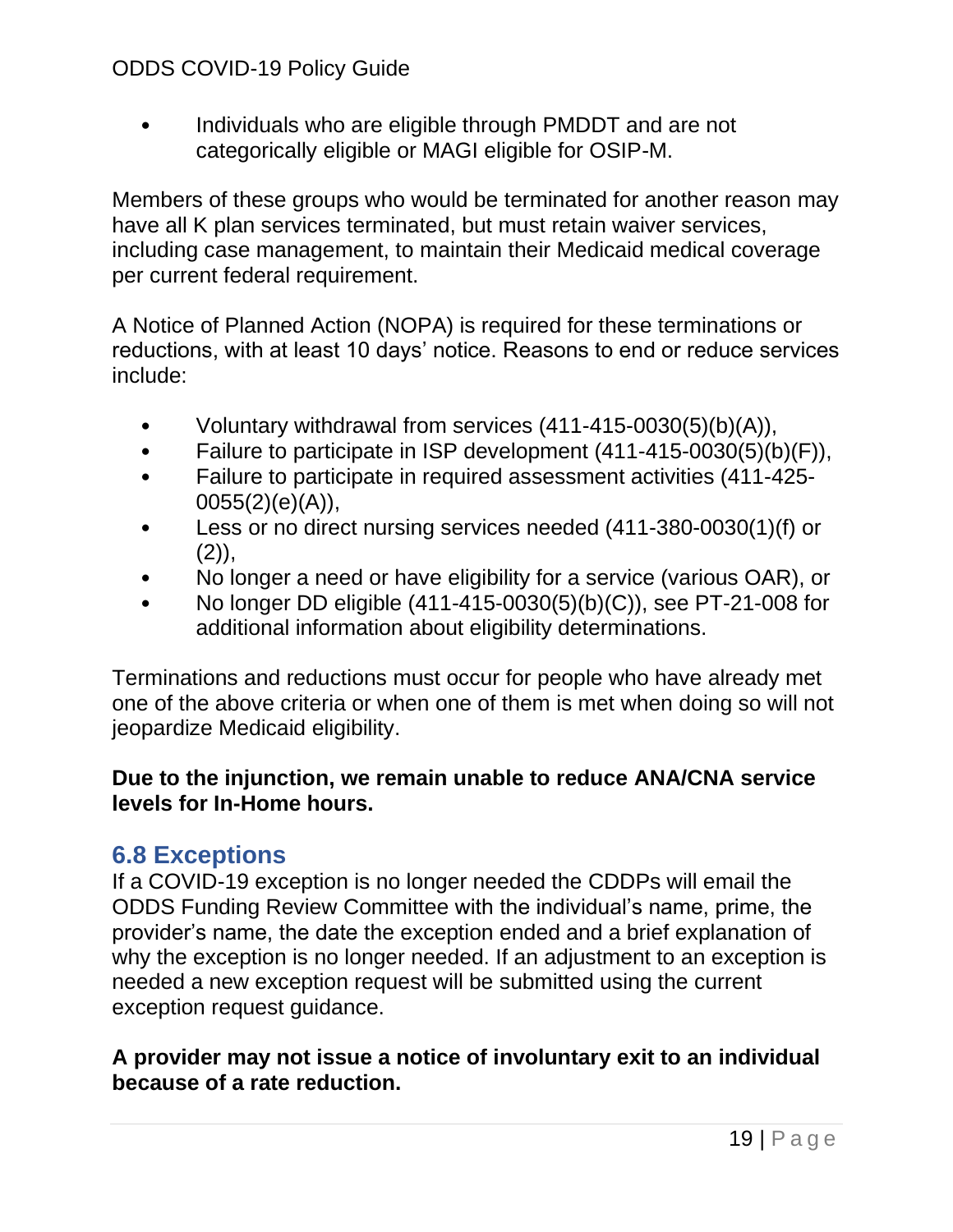# <span id="page-19-0"></span>**6.9 Using Collective Medical**

Collective Medical data may be used for appropriate business purposes only. The use of Collective Medical to find individuals or groups of people with any diagnosis, including COVID-19 diagnoses or related medical encounters, for personal or any non-business reason is not allowed. Filtering, searching, or reporting data by diagnosis should be managementapproved as appropriate use. Please see APD-IM-20-023 for more details.

# <span id="page-19-1"></span>**6.10 Choice Advising**

Choice advising is an ongoing process and could happen any time during planning and monitoring of someone's services or when there is contact with the individual. During the ongoing pandemic, SCs/PAs must offer choice advising with individuals, families, and ISP teams around COVID-19 topics and concerns. Considerations may include:

- Is the individual affected by social isolation?
- Have there been changes to the person's community access?
- Any changes related to the person's employment?
- Any changes to the individual's home life due to COVID-19?

For further support of this discussion please refer to the link: [Making a Plan](https://www.oregon.gov/DHS/SENIORS-DISABILITIES/DD/ODDS%20Resource%20Library/Developing-Plan-Return-Work-Activities.pdf)  [for Work and Community Activities.](https://www.oregon.gov/DHS/SENIORS-DISABILITIES/DD/ODDS%20Resource%20Library/Developing-Plan-Return-Work-Activities.pdf)

# <span id="page-19-2"></span>**6.11 Backup Plans**

Providers are encouraged to have robust conversations around backup planning during the COVID-19 pandemic. The following questions may inform backup plans (some of these topics may overlap with provider emergency plans and CME reporting requirements):

- What might need to change in a person's daily routine and/or services if they are exposed to COVID-19?
- Where would a person isolate if they become sick with COVID-19? Do they need additional support to monitor symptoms?
- What kind of support would the person need if they were hospitalized? Who will accompany them (if needed), during an emergency or inpatient hospital stay?
- What safeguards are in place in case a person's paid or unpaid support providers are unavailable, exposed, or sick with COVID-19?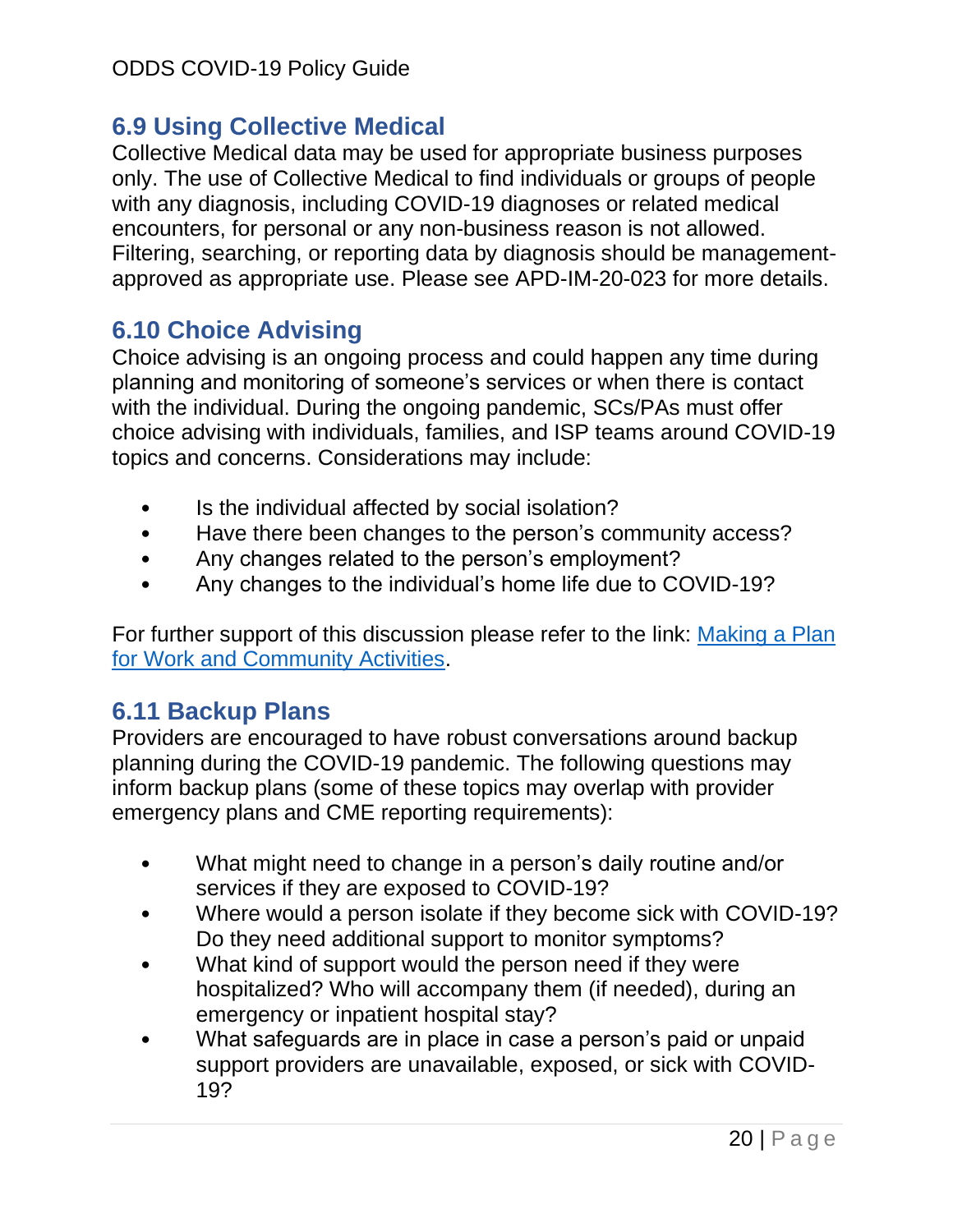These conversations may be uncomfortable or traumatic for people and their families. Please see tips from this link: [trauma informed conversation](https://traumainformedoregon.org/wp-content/uploads/2020/03/Considerations-for-COVID-19-Trauma-Informed-Response.pdf)  [guide related to COVID-19.](https://traumainformedoregon.org/wp-content/uploads/2020/03/Considerations-for-COVID-19-Trauma-Informed-Response.pdf)

# <span id="page-20-0"></span>**6.12 Assistive Technology**

When a lack of assistive technology presents a barrier to someone receiving services, including case management, assistive technology purchases may be authorized. When assistive technology is assessed as a need, the SC/PA will need to do the following:

- Add the service to the ISP.
- Document why the assistive technology is the most cost-effective option selected.
- Ensure there is a plan for the person to access connectivity. Many internet providers are temporarily offering free Wi-Fi or cellular internet access. If connectivity will occur utilizing the provider or family's system, the SC/PA should assist in the development of an agreement for the use of the Wi-Fi or Internet.
- Identify if there are risks associated with using assistive technology. If so, address the risks with the ISP team by updating the Risk Management Plan.
- Determine whether the individual will need support to set up or use the technology and create a plan for this support, including the use of any necessary on-site support-staff.

# <span id="page-20-1"></span>**6.13 Parent Providers for Children**

For the duration of the federal Public Health Emergency, ODDS has received permission from CMS for parents to become paid providers to their own children with significant support needs. For the purpose of this temporary option, "significant support needs" means a child qualifies for at least 240 summer attendant care hours and/or meets criteria for any of the Children's Intensive In-home Services waivers.

All standard provider qualifications, requirements, and enrollment processes for PSWs and DSPs apply to parents who choose to participate in this temporary option. The possible exception to this is regarding nursing delegation. A parent PSW does not require delegation of nursing tasks.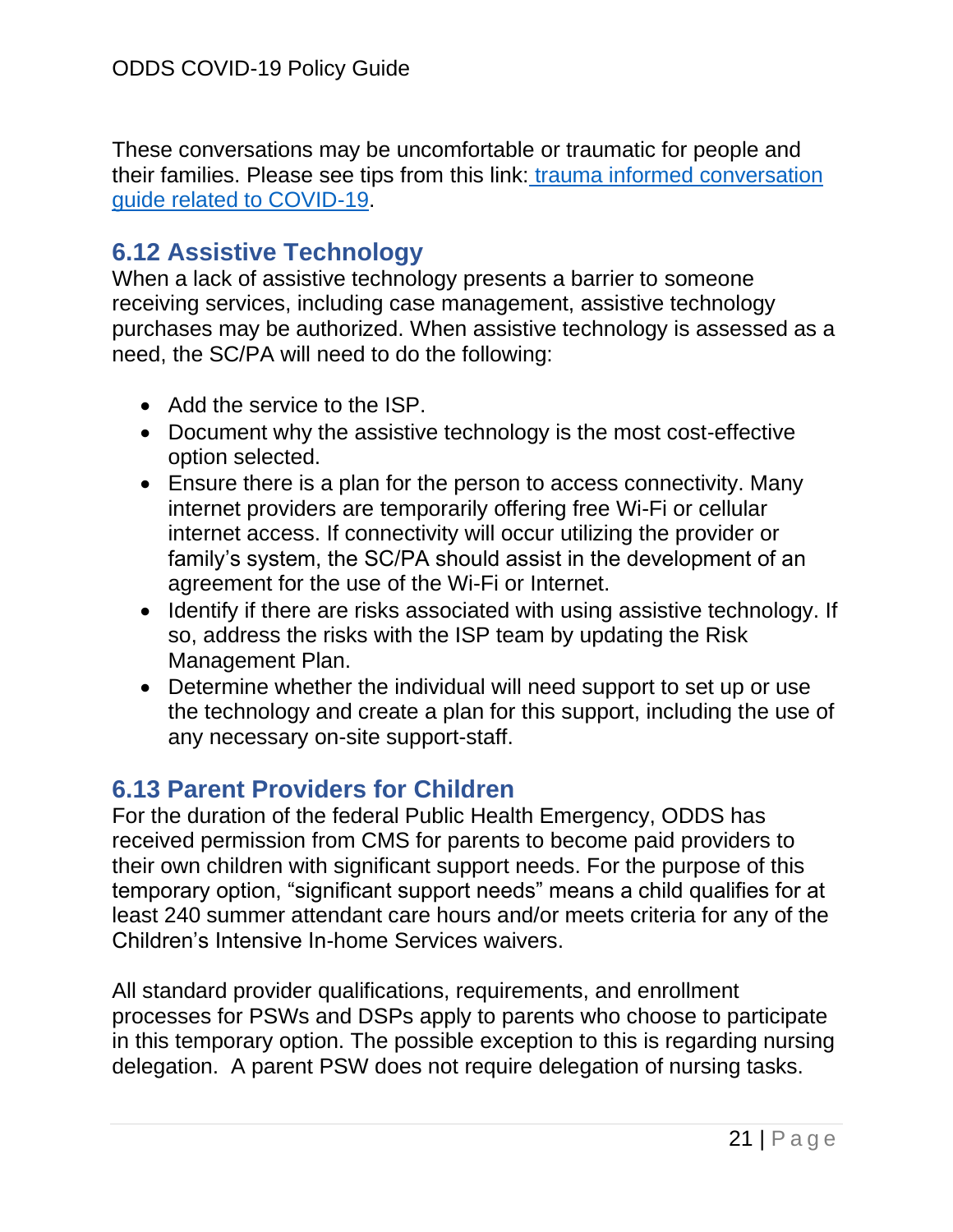The Department does not require a parent DSP to be delegated, but it may be required by the agency that is employing the parent.

Parents who choose to work as PSWs cannot begin working until they receive a notification from ODDS that their PSW and Common Law Employer (CLE) records are processed. Parents who choose to seek employment from a provider agency must complete all required employment processes prior to starting work. Hours and payments cannot be authorized retroactively for parent PSWs or DSPs. In addition, ODDS recognizes the uniqueness of this situation and has compiled important considerations below. Please review these with parents of qualifying children when discussing this option:

- **This option for parents of minors is temporary and tied specifically to the duration of the federal public health emergency related to the COVID-19 pandemic.** It is intended to support parents in minimizing the risks associated with contact between members of different households during COVID-19 and to ensure children receive all needed supports.
- Parents are not able to multi-task while working as PSWs/DSPs in the same ways they might while providing natural support.
	- o PSWs/DSPs cannot provide paid support while also providing educational, homeschooling, or general childcare services.
	- o PSWs/DSPs cannot be the primary care giver for another child at the same time as providing paid support for a child who is in I/DD services.
	- o A PSW/DSP cannot work their provider job while also working another job (For example working as a PSW at the same time as working a primary 9 to 5 job from home)
- Parents who work as PSWs will have to sign a Service Agreement and will be expected to provide the supports identified within it, consistent with the child's Individual Support Plan (ISP).
- **Provider agencies that hire parents as DSPs for their minor child must terminate the employment relationship between the parent and minor child when this temporary option ends.** Failure to terminate this relationship may result in civil penalties and other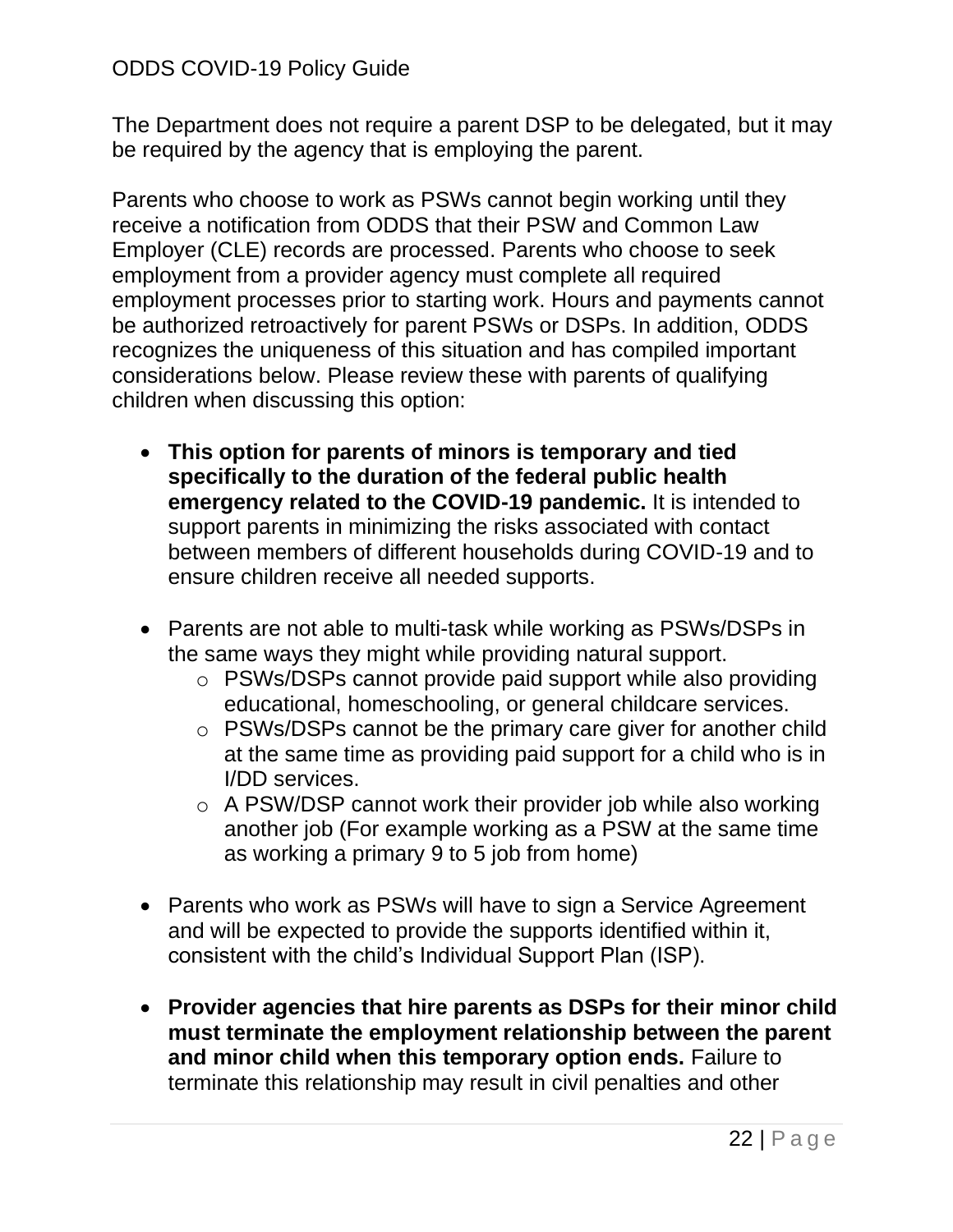sanctions, up to and including the revocation of their Medicaid provider number.

- Parents of multiple qualifying children may want to consider group attendant care. This change, if desired, should be made with the participation of the children's Designated Representative(s), if applicable.
- In two-parent households, both parents may enroll as temporary providers for a qualifying child, within the child's monthly hour limits and the individual parent-PSW/DSP's weekly hour cap. In this case a designated representative may need to be appointed for ISP planning, monitoring, and authorization purposes.
- Once enrolled as PSWs/DSPs, parents may choose to support other children and/or adults receiving in-home services. **The option for parents to work with their own minor children is temporary**, but their provider numbers and background checks will remain valid to work with other individuals.
- All provisions related to overtime and other exceptions for PSWs during COVID-19 apply to parents enrolled in this temporary option.
- Parent-PSWs/DSPs are expected to comply with all standard Electronic Visit Verification (EVV), timesheet, and progress notes requirements.
- Parents of qualifying children should consider the potential impact this additional family income may have on a child's Medicaid, Supplemental Security Income, and other public benefits. Services Coordinators should refer parents with questions about this to benefits counseling services.

Attendant care hours may be used at any time of day as determined by the child's parent/guardian/Designated representative. Attendant care may be used for any ADL, IADL, health-related, or behavior support tasks identified in the child's ISP. Attendant care cannot be used solely for the purpose of educational activities or homeschooling.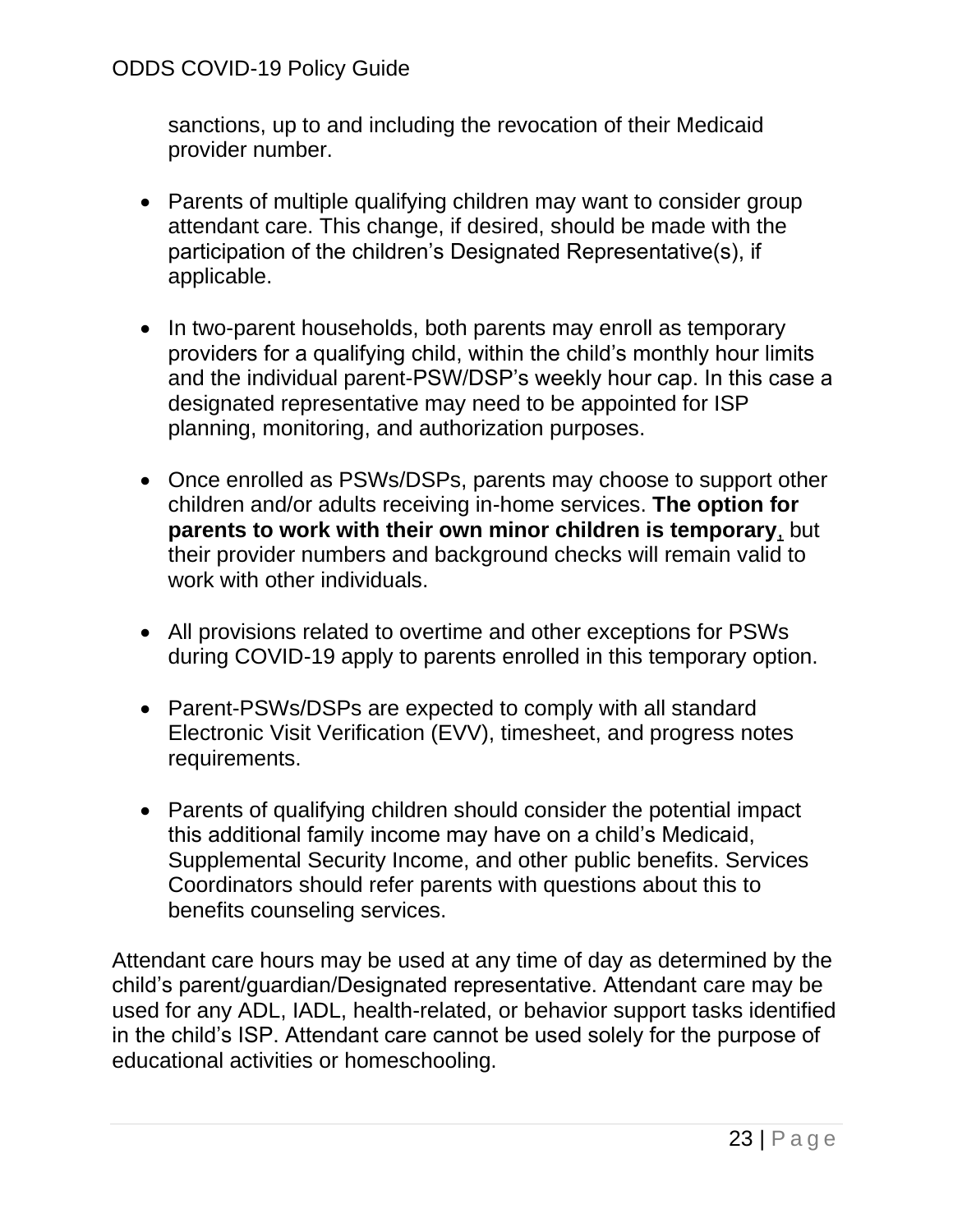# <span id="page-23-0"></span>**6.14 CME Activities for PSWs and Common Law Employers PSW overtime**

Temporary PSW overtime allowances will continue. CMEs may only authorize exceptions to PSW hour limits in the following circumstances:

- One or more of an individual's regularly scheduled PSWs or DSPs is unable to report to work due to the COVID-19 pandemic.
- Before the COVID-19 pandemic, an individual regularly attended a day support activity (DSA) site or worksite that is now closed.

PSW overtime approval may not exceed 16 hours per day and efforts to recruit new providers should continue as appropriate, based on the individual's level of risk related to COVID-19.

#### **Approving Timesheets Without a CLE signature**

If the CLE has been exposed to, or shows symptoms of, COVID-19, a PSW can submit a timesheet without a CLE signature. This exception is only valid one-time when:

- The PSW or the CLE has notified the CME of potential exposure or symptoms.
- Either the CLE or PSW is self-isolating or quarantining.

Please see the current Collective Bargaining Agreement (CBA) between the Department of Administrative Services (DAS) and the Service Employees for International Union (SEIU) for PSWs for more information.

# <span id="page-23-1"></span>**6.15 CME Training Requirements**

Requirements for SC/PA Core Competency training and initial ISP training described in OAR 411-415(2)(b) and (c) have not changed.

For the duration of the pandemic the required annual professional development hours described in administrative rules for case managers, supervisors, assessors, abuse investigators and eligibility specialists has been reduced to 10 hours.

Any combination of online (pre-recorded or live) or in-person trainings that are relevant to I/DD case management entity services can satisfy these requirements.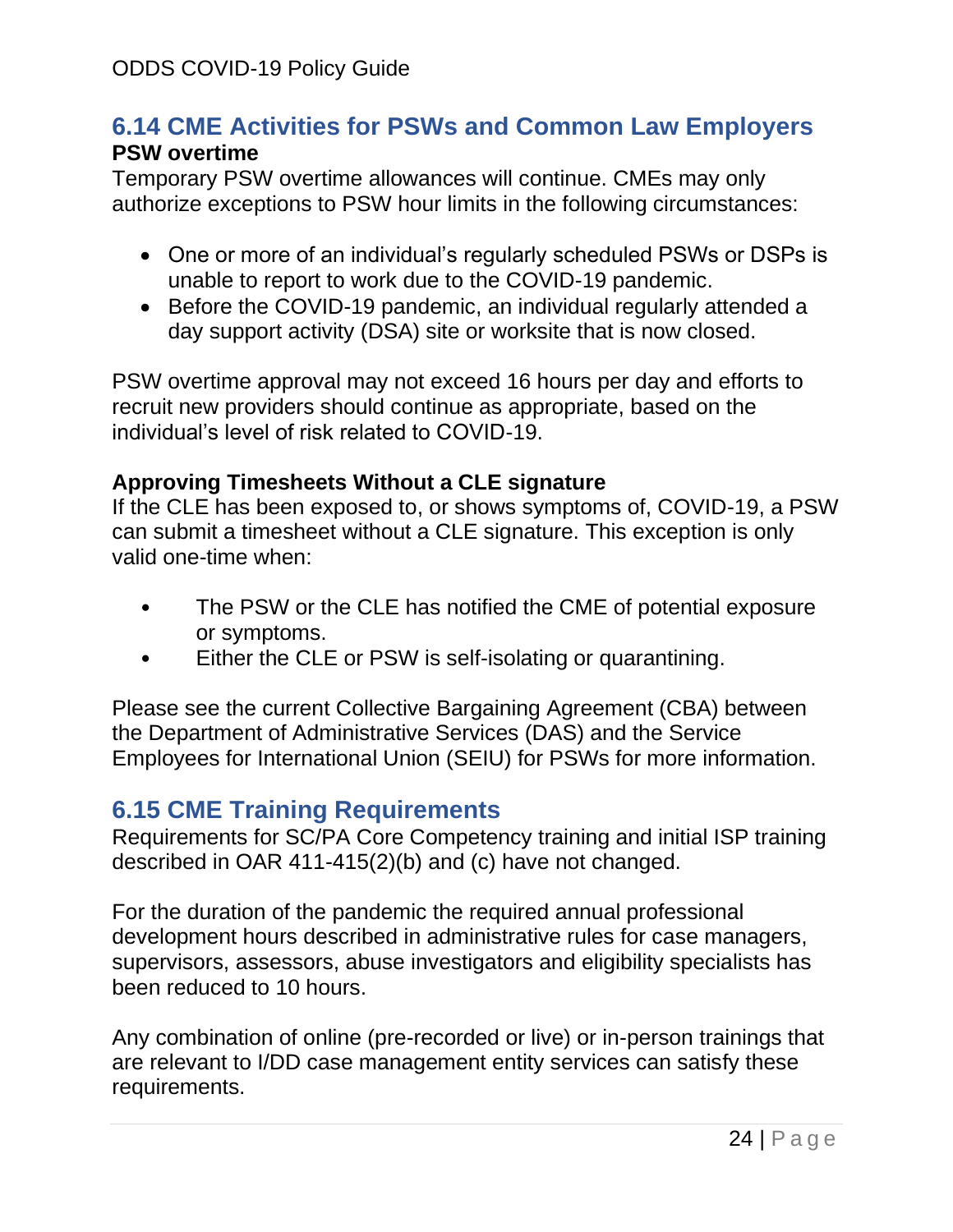# <span id="page-24-0"></span>**7. Quality Assurance Activities**

This section updated May 26, 2022.

QA reviews **have resumed in-person and with the process used prior to the pandemic.** will be completed remotely to the maximum extent possible. This may require a combination of the following approaches:

- Remote access
- Secure thumb drives
- **•** Secure email
- CME-completed personnel reviews with support from ODDS

ODDS will work with each CME individually to determine the best way to complete the review securely while adhering to state and local health authority guidance.

#### **Corrective Action Plans**

All remediation activities will be completed electronically. For CMEs that cannot accommodate a full remote review, the following guidelines must be followed:

- **Elements of review that can be completed electronically and** remotely will be.
- All state and local health authority requirements will be followed at all times.
- ODDS will provide necessary PPE and sanitization supplies. End of the May 26, 2022 updates.

## **QA for CME training hours**

When annual training is tracked at a CME by calendar year, ODDS will be looking for at least ten (10) hours of training per case manager in 2020 and 2021 to meet this new standard. For CMEs that track by fiscal year or by another schedule, ODDS will look for a total of ten (10) hours for the 2019- 2020 and 2020-2021 periods.

# <span id="page-24-1"></span>**8. Licensing Activities**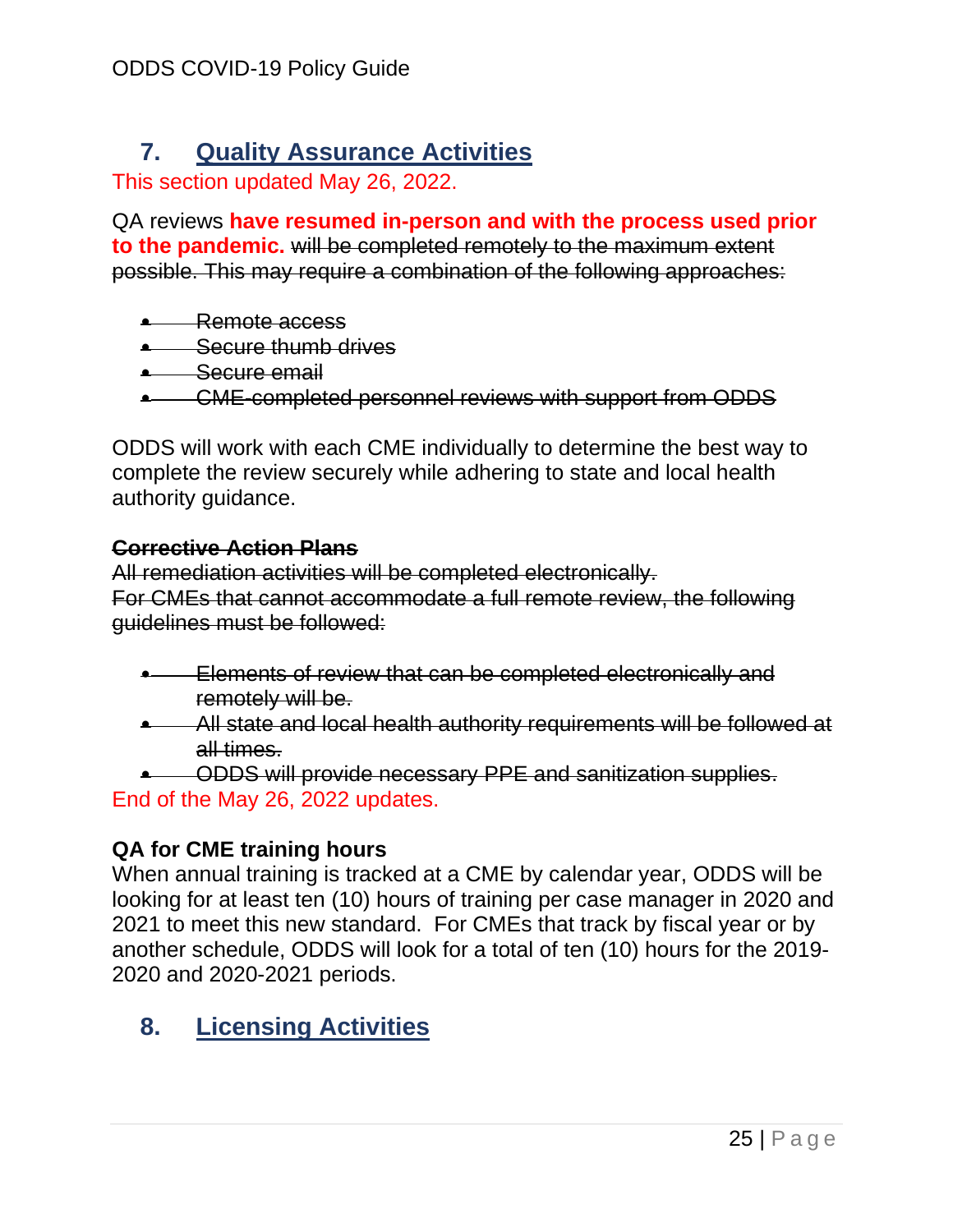All ODDS and CDDP licensors and licensing staff must wear mask during in-person activities in licensed settings. Please see the [PPE section](#page-5-0) of this guide for more information.

# <span id="page-25-0"></span>**8.1 ODDS Licensing**

Beginning January 1, 2022, all in-person licensing activities have resumed in person. When reviewing an agency's personnel records, please note the following:

- Criminal history checks have been extended through 2022 by the Background Check Unit. More information will be available at a later time regarding 2022 renewals.
- ODDS has reinstated modified training requirements due to the COVID-19 pandemic for 24-Hour Residential Program. Please see the provider section of this worker guide for me detail.

In preparation for the on-site visit:

- Documentation can be requested securely and in advance to reduce exposure time during visit.
- The licensor will check the COVID-19 report daily.
- If in this process a positive or suspected COVID-19 case is found in the home the licensor will gather this information and work with the licensing manager to determine how to proceed.
- If this event includes an outbreak the licensor can ask when LPHA anticipates the outbreak case to be closed. Once closed there is no longer a concern with the outbreak.

If an immediate health concern for an individual is reported or discovered, the assigned licensor is to staff this case with the DD Licensing Manager and the QA/QI Manager.

# <span id="page-25-1"></span>**8.2 CDDP Licensing**

Beginning January 1, 2022, all in-person licensing activities have resumed. While conducting in-person activities such as site visits, licensors and certifiers must wear masks and use precautionary measures, including distancing, and hand washing. Please see the PPE and other precautions section for more detail.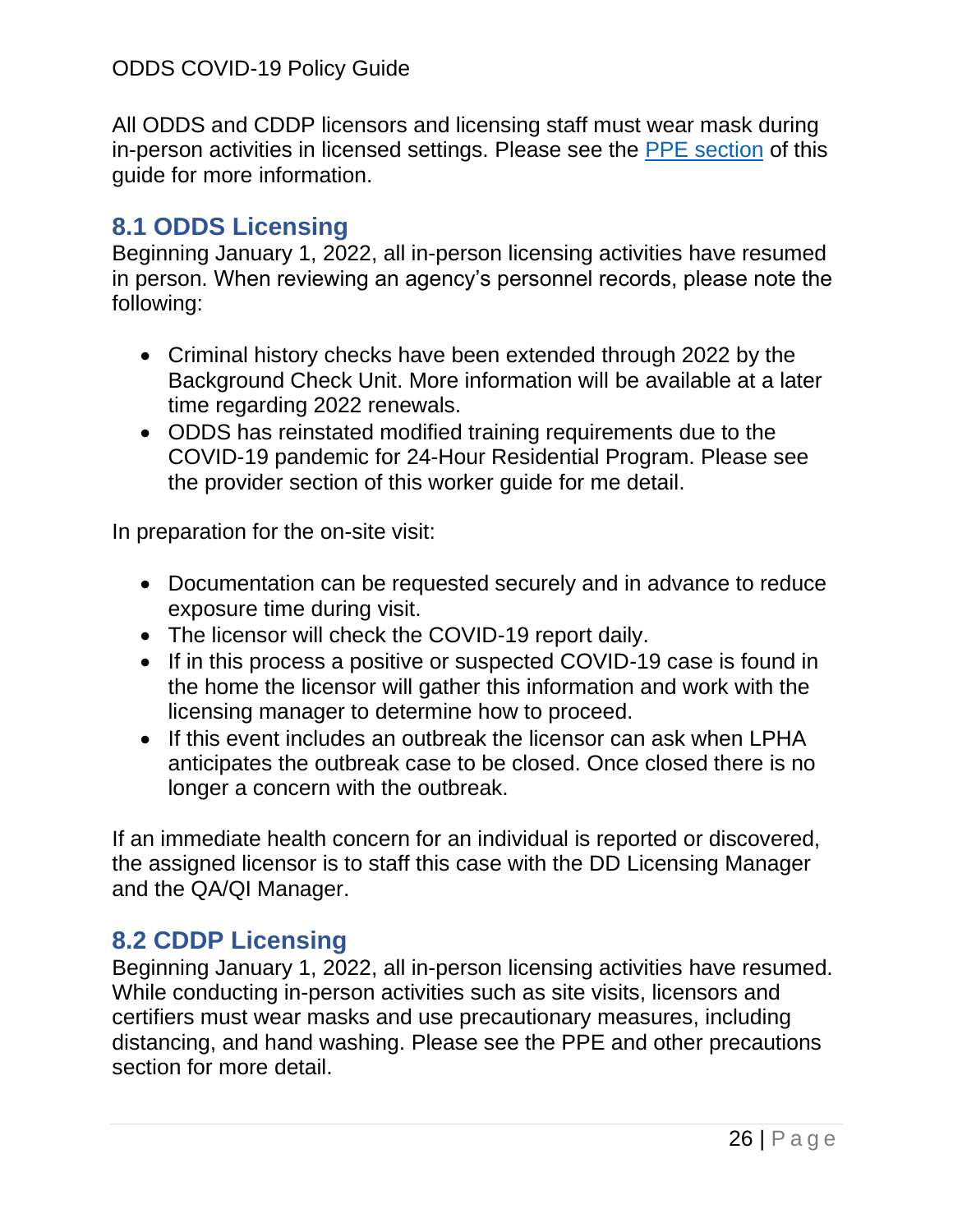If LPHA guidelines prevent in-person inspections or other licensing activities, the CDDP must contact licensing manager, Jessica Denison at [Jessica.Denison@dhsoha.state.or.us](mailto:Jessica.Denison@dhsoha.state.or.us) as soon as possible to make alternative arrangements. CDDPs are expected to propose a licensing plan for approval to address the local limitations.

When an on-site visit is scheduled, providers must contact their licensor or certifier to make alternative arrangements if there is a confirmed or suspected outbreak in the home. Depending on the nature of the on-site visit, it may be postponed or conducted with additional precautions.

The licensing and eXPRS units will work together to grant extensions that may be needed due to a lapse in licenses or certifications because of a suspension of these activities during the pandemic. Licenses and certifications will automatically extend when they lapse, and the licensing process is pending. Payment will continue in accordance with the individual's ISP, payment system, or POC for services delivered in these settings.

# <span id="page-26-0"></span>**8.3 Licensing and Certification Renewals: Foster Homes**

The licensor or Certifier will obtain any documents (ISP, MAR, incident reports, fire drill) prior to their review - items may be reviewed virtually if the provider agrees - and complete the Health and Safety checklist. To complete the checklist:

- Schedule an on-site, in-person walk through of the home with the provider to complete the checklist.
- The certifier must wear PPE, have sanitization supplies, follow social distancing protocols, and minimize contact with others in the home for the duration of the visit. Please see [PPE and other](#page-5-0)  [precautions section](#page-5-0) of this worker guide.

# <span id="page-26-1"></span>**9. Day Support Activities (DSA) and Employment**

# <span id="page-26-2"></span>**9.1 Emergency Plan Requirements**

Providers must ensure their emergency plans include protocols required due to the COVID-19 pandemic. The following must be included in each provider's plan: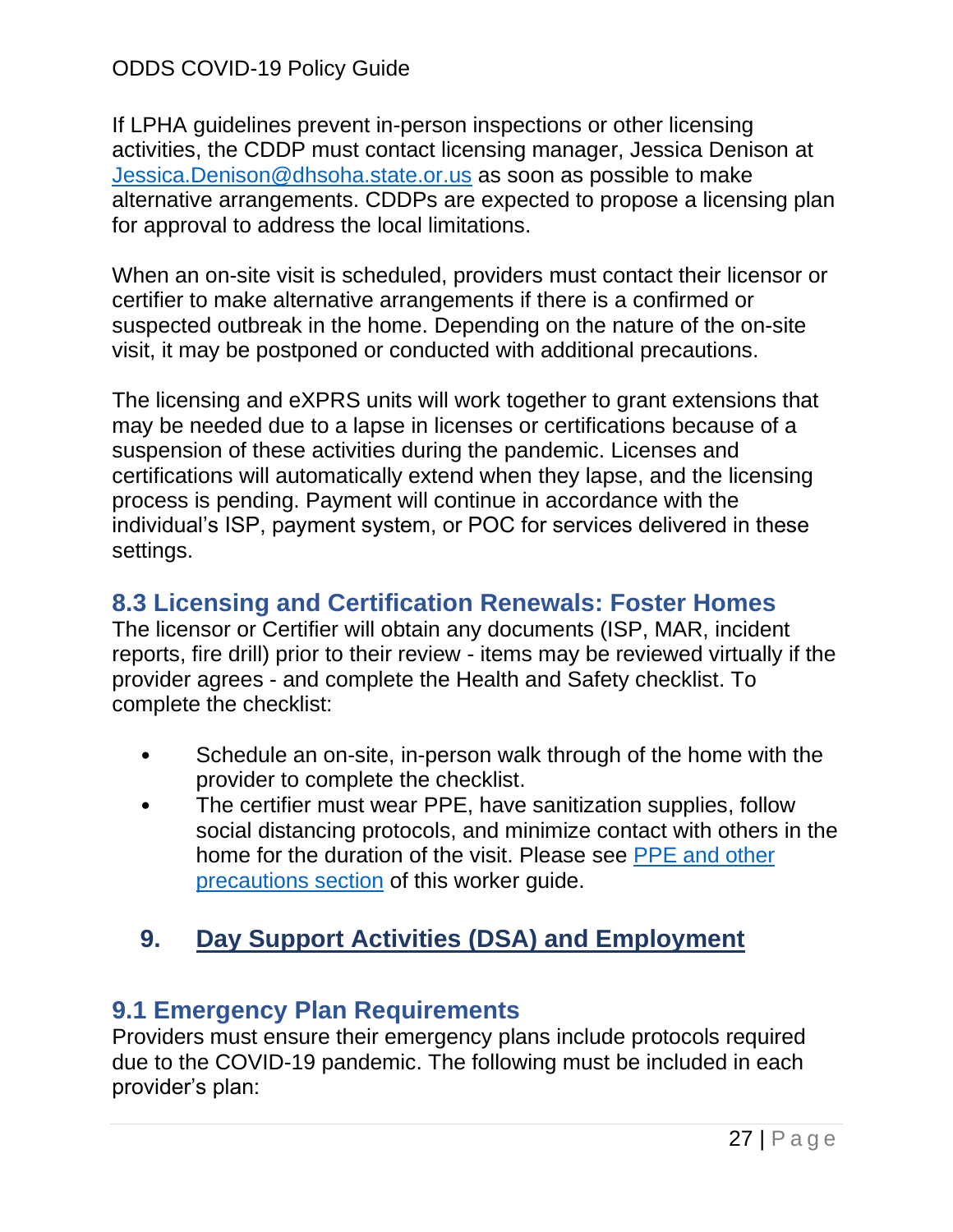- A plan for and staff training on safe infectious disease control, screening, and reporting practices.
- A plan to ensure coordination with other providers and that all parties have the correct emergency contact information.
- A plan on how to follow and train staff on the policies for their agency, employer of the individual (in the case of community employment services), and federal, state, and local guidance.
- A plan for addressing individuals' needs, risk mitigation strategies, adequate staffing of individuals and addressing quarantine and isolation.

# <span id="page-27-0"></span>**9.2 Closure and Notification Requirements**

Employment and DSA providers must consult with LPHA regarding the required protocols and procedures when a person is infectious with COVID-19 in a group setting at a provider site. Providers must retain documentation of approval from LPHA to remain open or reopen. The Employment or DSA provider must give notification of the exposure to those who have used services in the group or facility and follow LPHA guidance regarding isolation, quarantine, and when individuals and staff can return. Please see the [reporting section](#page-7-2) of this guide and [the COVID-](https://www.oregon.gov/DHS/SENIORS-DISABILITIES/DD/ODDS%20Resource%20Library/Scenarios-ODDS-Services-Related-COVID-19.pdf)[19 Scenarios and reporting requirements document](https://www.oregon.gov/DHS/SENIORS-DISABILITIES/DD/ODDS%20Resource%20Library/Scenarios-ODDS-Services-Related-COVID-19.pdf) for further detail.

# <span id="page-27-1"></span>**9.3 Employment Service Requirements by Service Type** This section updated May 26, 2022.

## **Job Coaching**

After a period of unemployment due to COVID-19, an individual may need a level of job coaching that is different than the level needed before this period of unemployment. If this is the case, the provider and the individual must work with the individual's SC/PA to request an exception to re-enter a previous level of job coaching.

If an individual was permanently laid off from their job and has found employment with another business, please follow the standard procedure in job coaching worker guide.

If an individual is no longer working, but the provider agency continues to support the individual with seeking and reporting unemployment benefits,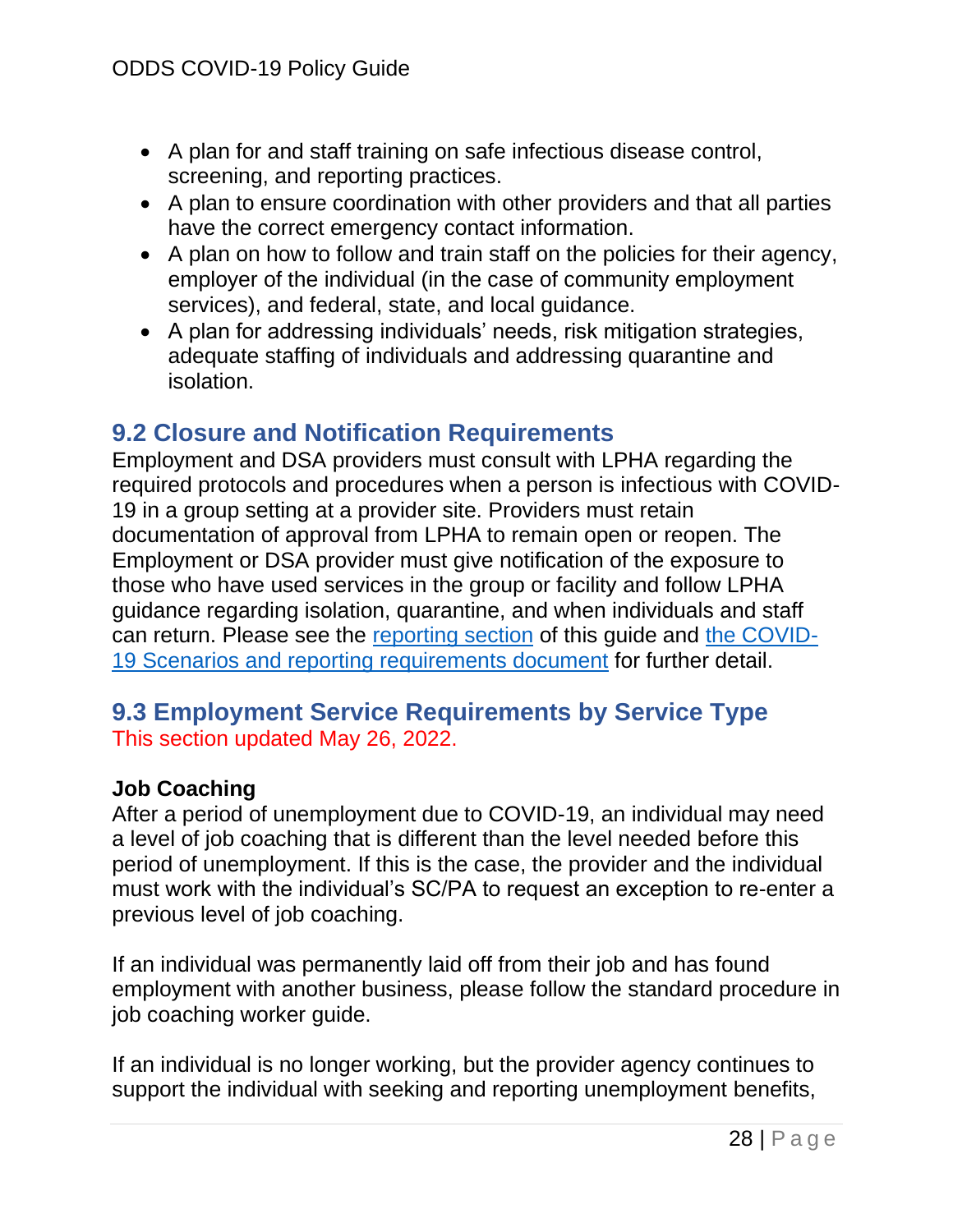job searching, maintaining employment skills, etc., this may be billed as Employment Path Community.

All required job coaching contacts and supports may temporarily be completed remotely (such as over the phone or Zoom) when appropriate.

#### **Small Group**

Small group cohorts of up to eight people are allowed with health and safety precautions in place. **There is no longer a maximum building capacity requirement but cohorts within the same building are expected to maintain significant distance and reduce exposure as much as possible.** Services may only be billed for actual hours of service delivered.

#### **Discovery**

The following parts of Discovery may be delivered virtually:

- Pre-referral meeting
- Phase I, except for the neighborhood visit
- Informational interviews
- Home visits

For Discovery providers, a virtual home visit can replace the in-person home visit. However, if the individual does not participate in an in-person or virtual in-home visit, the provider is responsible for a fourth Direct Employment Experience, as outlined in the Experiential Components of Discovery guide link: [Discovery-Experiential-Components-Worker-Guide](https://www.oregon.gov/dhs/EMPLOYMENT/EMPLOYMENT-FIRST/Policy/Discovery-Experiential-Components-Worker-Guide.pdf) [\(Oregon.gov\).](https://www.oregon.gov/dhs/EMPLOYMENT/EMPLOYMENT-FIRST/Policy/Discovery-Experiential-Components-Worker-Guide.pdf)

If a person decides to have parts of Discovery delivered virtually, the SC/PA must document in progress notes or the [Pre-Discovery Referral](https://www.oregon.gov/dhs/EMPLOYMENT/EMPLOYMENT-FIRST/Policy/Pre-Discovery-Checklist.docx)  [Checklist](https://www.oregon.gov/dhs/EMPLOYMENT/EMPLOYMENT-FIRST/Policy/Pre-Discovery-Checklist.docx) that the person and the team understand all of the following:

- That receiving parts of Discovery virtually is an option and not a requirement.
- That if the person wants all in-person Discovery, the person may want to wait until after the pandemic to receive Discovery.

When providing parts of Discovery virtually, the provider must: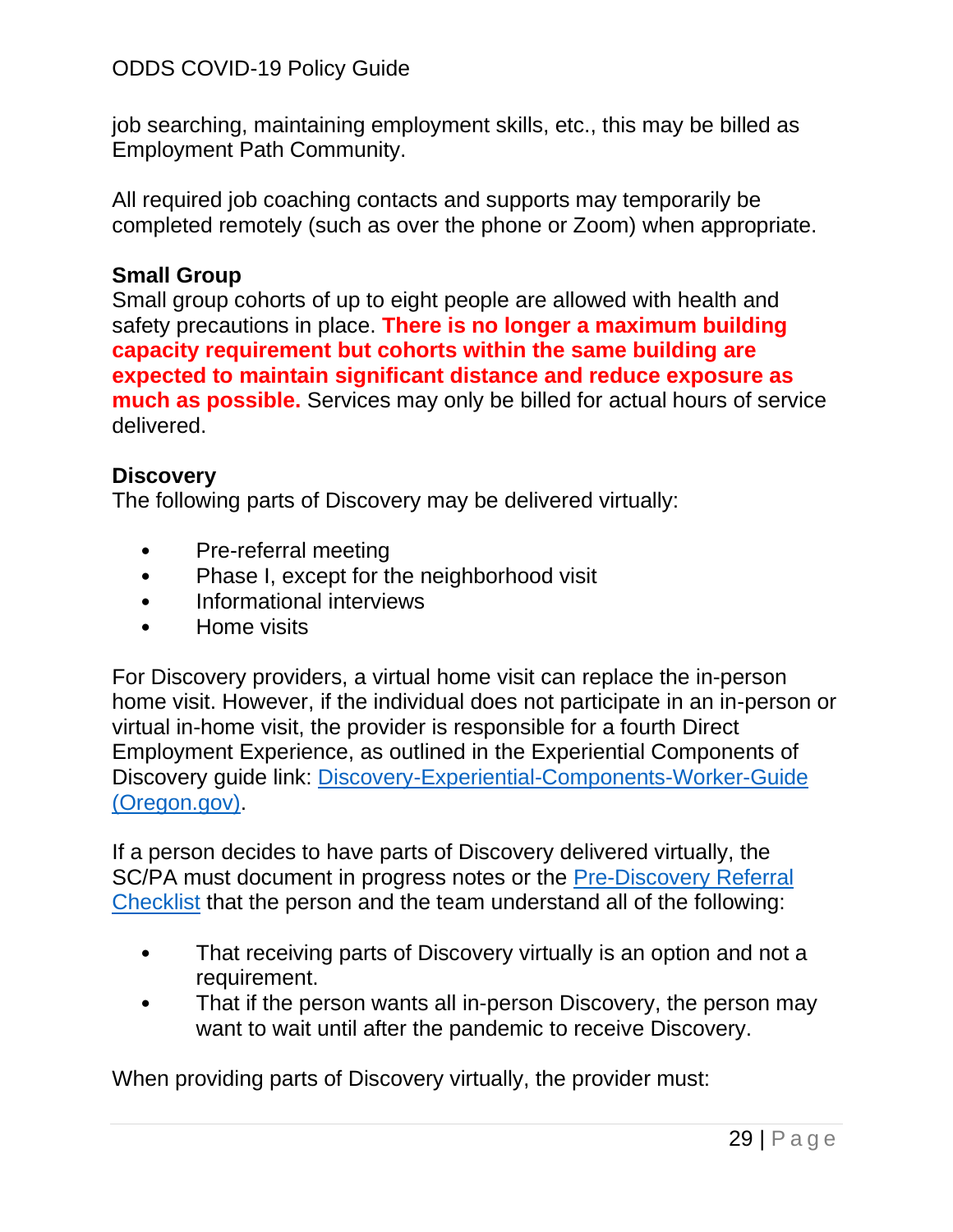- Deliver the service in the required order
- Document in the Agenda what parts will be delivered virtually.
	- $\circ$  If part of Phase I will be delivered virtually, the provider must complete and submit the Phase I section of the Agenda to the SC/PA for review and approval.
	- $\circ$  The provider may not deliver those services virtually prior to the SC/PA approval.
	- o If an Informational Interview in Phase III was planned to be inperson but the provider would like to change it to a virtual interview, they must update the Agenda and submit it to the SC/PA for their review and approval prior to delivering that service.
- Meet the requirements as outlined in the [ODDS Discovery Profile,](https://www.oregon.gov/dhs/EMPLOYMENT/EMPLOYMENT-FIRST/Policy/Discovery-Profile-2021.pdf) and the following worker guides: [The Discovery Guidelines for](https://www.oregon.gov/dhs/EMPLOYMENT/EMPLOYMENT-FIRST/Policy/Discovery-Guidelines-Service%20Coordinators-Personal-Agents-Providers-Worker-Guide.pdf)  [Services Coordinators/Personal Agents and Discovery Providers,](https://www.oregon.gov/dhs/EMPLOYMENT/EMPLOYMENT-FIRST/Policy/Discovery-Guidelines-Service%20Coordinators-Personal-Agents-Providers-Worker-Guide.pdf) and [The Experiential Components of Discovery.](https://www.oregon.gov/dhs/EMPLOYMENT/EMPLOYMENT-FIRST/Policy/Discovery-Experiential-Components-Worker-Guide.pdf)

## **VR Job Development and Other Employment Services**

Information on accessing VR services for support to find a job and other employment services during the COVID-19 pandemic is located at this link: [Vocational Rehabilitation Services During the COVID-19 Pandemic](https://www.oregon.gov/DHS/EMPLOYMENT/VR/Documents/Applying%20for%20VR%20during%20COVID-19.pdf)  [document.](https://www.oregon.gov/DHS/EMPLOYMENT/VR/Documents/Applying%20for%20VR%20during%20COVID-19.pdf)

## **Employment Path Services**

All In-person employment path services are allowed in cohorts of up to eight people with health and safety precautions in place. **There is no longer a maximum building capacity requirement but cohorts within the same building are expected to maintain significant distance and reduce exposure as much as possible.**

End of the May 26, 2022 updates.

Employment Path may also occur remotely such as via telehealth. At this time, providers should bill "Employment Path Community for services delivered remotely. If an individual was receiving an Employment Path Facility service that consisted of classes that are currently being offered remotely, they may be billed as Employment Path Community. Employment classes that occur at a provider site are still Employment Path Facility.

Employment path may also be used for support to navigate unemployment claims. Providers supporting individuals to make a claim for unemployment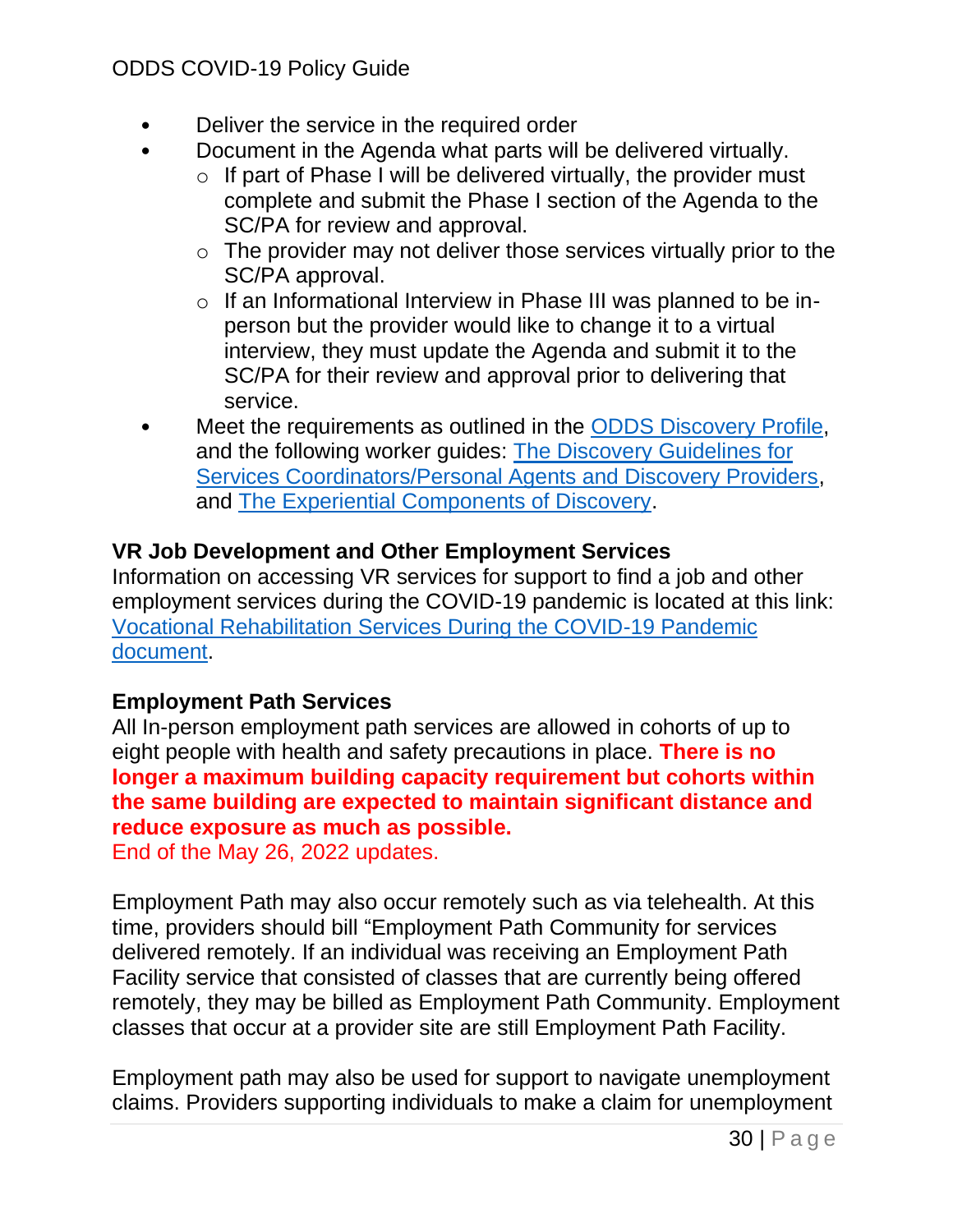insurance need to complete the "Third Party Certification" from Oregon's Employment Department. The third-party certification from can be found through this link: The third-party [certification form.](https://www.oregon.gov/dhs/EMPLOYMENT/EMPLOYMENT-FIRST/Documents/Third-Party-Certification-Filing-Initial-Unemployment-Insurance-Claim-Applications-ODDS.docx)

Please go to the state of Oregon employment Department website at: <https://unemployment.oregon.gov/> for more information on unemployment and how to apply.

# <span id="page-30-0"></span>**9.4 PSW-Job Coaches in Residential Settings**

ODDS may also permit PSW job coaches to support individuals who live in 24-hour residential, foster care, or supported living, with an ODDSapproved exception. These exceptions will be granted based on several factors including a demonstration that:

- The PSW is the best fit
- Whether Job Coach capacity can reasonably be identified
- The Individual has a file open with VR and support from a VRC
- The job meets requirements for community integrated employment.

These requests can be sent to: [odds.fundingreview@dhsoha.state.or.us](mailto:odds.fundingreview@dhsoha.state.or.us)

## <span id="page-30-1"></span>**9.5 Requirements for DSAs and Camps** This section updated May 26, 2022.

DSA and Camp cohorts of up to eight people are allowed with health and safety precautions in place. **There is no longer a maximum building capacity requirement but cohorts within the same building are expected to maintain significant distance and reduce exposure as much as possible.**

End of the May 26, 2022 updates.

# **DSA Provider Training Requirements**

The requirement for 12 hours of annual training may be paused and CPR/First Aid renewals can be postponed. New hires may work, assisted by a fully trained DSP, without CPR/First Aid certification. New hires may also work, assisted by a fully trained DSP, without six hours of pre-service training. The six hours may occur as on-the-job training.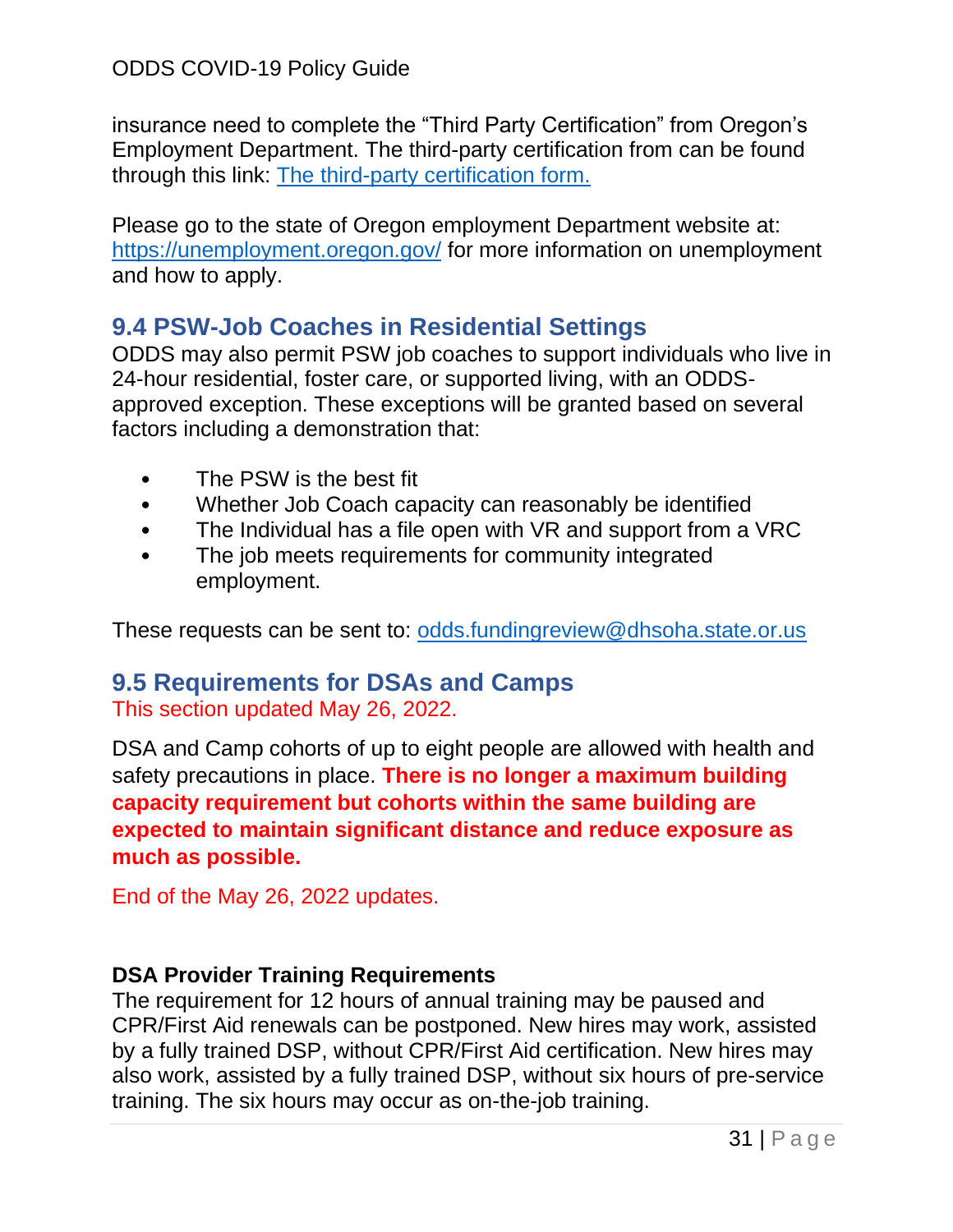#### **DSA Services**

Remote DSA services may occur (such as over the phone, or through virtual platforms) to provide opportunities for individuals to connect with others during this time. Any remote DSA services including online classes, meet-ups, social skill building (including the management of technology), social connections, etc., may be billed as DSA Community. Remote services must continue to meet an individual's needs and goals. Staffing ratios for classes must not exceed a ratio of one staff to 12 individuals, as outlined in current Oregon Administrative Rule for classes.

If DSA in-person service is requested by the individual and outlined in the ISP or Service Agreement as 1:1 DSA, this service may be billed using OR 542-R1. 1:1 DSA must have a specific outcome associated with it and the service must continue to be in alignment with this outcome.

If a 1:1 DSA service is being delivered remotely, in order to bill OR 542-R1, it must still align with the individual's needs and goals. If it cannot meet the desired outcome for the individual, but connections are still being made, this may be billed as DSA Community.

## **DSA for Youth**

There are no changes to DSA policy for children and youth because of COVID-19. DSA is only available if it can be shown that is not available through the school. ODDS approval is required for individuals under age 18.

For additional guidance please refer to the links: [ODDS Employment](https://www.oregon.gov/dhs/EMPLOYMENT/EMPLOYMENT-FIRST/Policy/WorkersGuide-ODDS-Employment-Services-Transition-age-Individuals-Youth-03.08.19.pdf)  [Services for Transition-age Individuals and Youth](https://www.oregon.gov/dhs/EMPLOYMENT/EMPLOYMENT-FIRST/Policy/WorkersGuide-ODDS-Employment-Services-Transition-age-Individuals-Youth-03.08.19.pdf) and [COVID-19 guidance](https://www.oregon.gov/dhs/SENIORS-DISABILITIES/DD/DirectorMessages/ODDS-Director-School-Guidance.pdf)  [regarding student access to attendant care during the school day.](https://www.oregon.gov/dhs/SENIORS-DISABILITIES/DD/DirectorMessages/ODDS-Director-School-Guidance.pdf)

#### **Camps**

Federal, State, local guidance and all ODDS requirements must be followed when operating camps, whether as DSA or as Relief Care services. Contact ODDS through your Regional Employment Specialist for further guidance regarding overnight camps.

Any service, including camps, which congregate two or more individuals (who do not live in the same home) must have an emergency plan to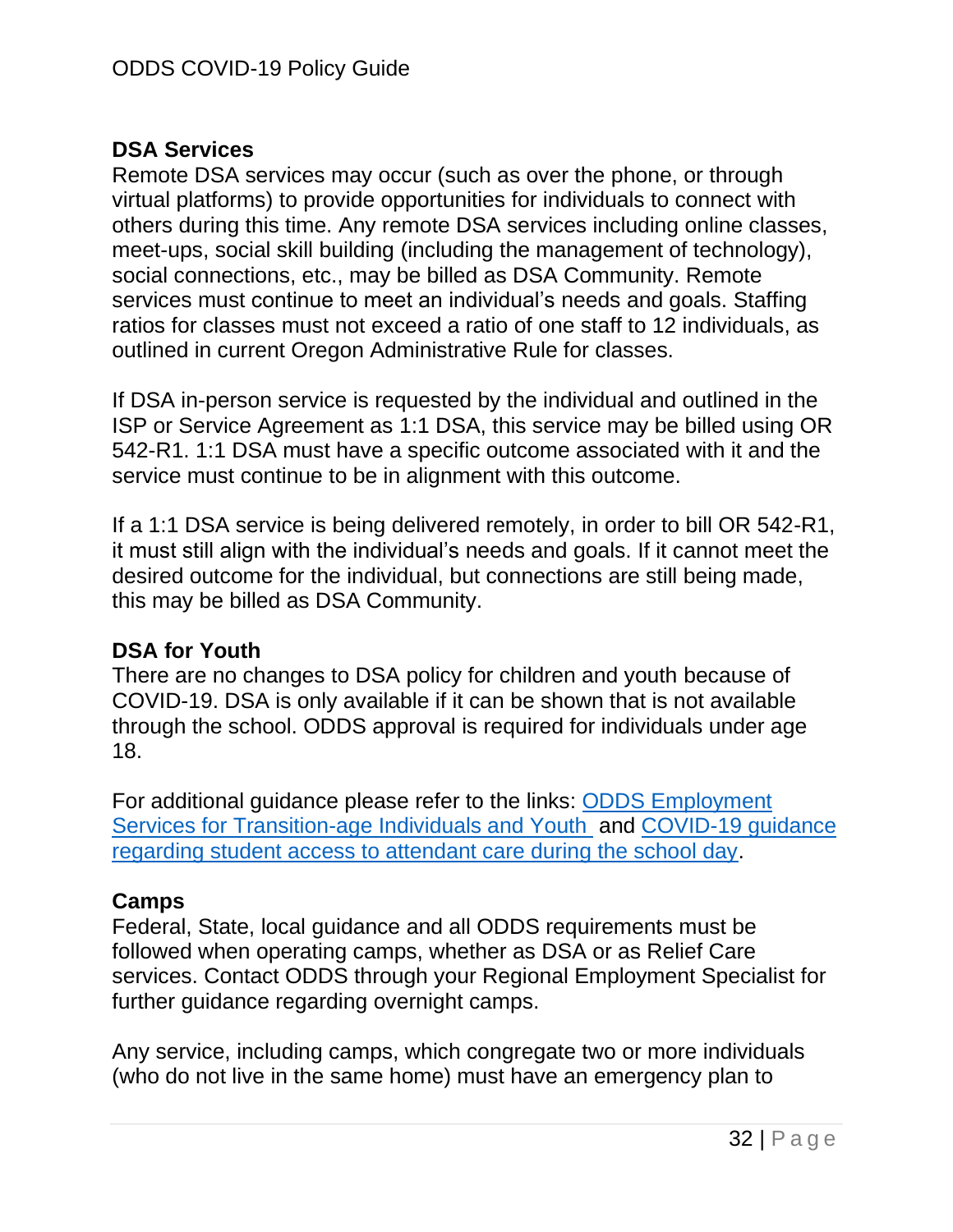provide service. This is applicable even if the service being utilized for a camp is Relief Care.

# <span id="page-32-0"></span>**10. Additional Resources**

#### **Questions about this guide should be directed to:**

[ODDS.Questions@dhsoha.state.or.us](mailto:ODDS.Questions@dhsoha.state.or.us) with the subject line "COVID-19 Policy Guide"

#### **Resources**

ODDS COVID-19 page: [https://www.oregon.gov/dhs/SENIORS-](https://www.oregon.gov/dhs/SENIORS-DISABILITIES/DD/Pages/ODDS-COVID-19-Information.aspx)[DISABILITIES/DD/Pages/ODDS-COVID-19-Information.aspx](https://www.oregon.gov/dhs/SENIORS-DISABILITIES/DD/Pages/ODDS-COVID-19-Information.aspx) 

OHA COVID-19 Updates: [https://govstatus.egov.com/OR-OHA-COVID-](https://govstatus.egov.com/OR-OHA-COVID-19?gclid=EAIaIQobChMIzqSh5oXL9QIVhBitBh0u0QJTEAAYASAAEgJqe_D_BwE)[19?gclid=EAIaIQobChMIzqSh5oXL9QIVhBitBh0u0QJTEAAYASAAEgJqe\\_](https://govstatus.egov.com/OR-OHA-COVID-19?gclid=EAIaIQobChMIzqSh5oXL9QIVhBitBh0u0QJTEAAYASAAEgJqe_D_BwE) D\_BwE

ODDS Worker Guide page: [https://www.oregon.gov/dhs/SENIORS-](https://www.oregon.gov/dhs/SENIORS-DISABILITIES/DD/PROVIDERS-PARTNERS/Pages/ODDS-Worker-Guides.aspx)[DISABILITIES/DD/PROVIDERS-PARTNERS/Pages/ODDS-Worker-](https://www.oregon.gov/dhs/SENIORS-DISABILITIES/DD/PROVIDERS-PARTNERS/Pages/ODDS-Worker-Guides.aspx)[Guides.aspx](https://www.oregon.gov/dhs/SENIORS-DISABILITIES/DD/PROVIDERS-PARTNERS/Pages/ODDS-Worker-Guides.aspx) 

ODDS Transmittals page: [https://www.oregon.gov/dhs/SENIORS-](https://www.oregon.gov/dhs/SENIORS-DISABILITIES/DD/Pages/Transmittals.aspx)[DISABILITIES/DD/Pages/Transmittals.aspx](https://www.oregon.gov/dhs/SENIORS-DISABILITIES/DD/Pages/Transmittals.aspx) 

Employment First page:

[https://www.oregon.gov/dhs/EMPLOYMENT/EMPLOYMENT-](https://www.oregon.gov/dhs/EMPLOYMENT/EMPLOYMENT-FIRST/Pages/policy.aspx)[FIRST/Pages/policy.aspx](https://www.oregon.gov/dhs/EMPLOYMENT/EMPLOYMENT-FIRST/Pages/policy.aspx)

Find Your Regional Employment Specialist: [https://www.oregon.gov/DHS/EMPLOYMENT/EMPLOYMENT-](https://www.oregon.gov/DHS/EMPLOYMENT/EMPLOYMENT-FIRST/Documents/Map-ODDS-Regional-Employment-Specialists.pdf)[FIRST/Documents/Map-ODDS-Regional-Employment-Specialists.pdf](https://www.oregon.gov/DHS/EMPLOYMENT/EMPLOYMENT-FIRST/Documents/Map-ODDS-Regional-Employment-Specialists.pdf) 

ODDS Medical Rights Resource List: [https://www.oregon.gov/DHS/SENIORS-](https://www.oregon.gov/DHS/SENIORS-DISABILITIES/DD/ODDS%20Resource%20Library/Covid-Medical-Rights-Resources-Sheet.pdf)[DISABILITIES/DD/ODDS%20Resource%20Library/Covid-Medical-Rights-](https://www.oregon.gov/DHS/SENIORS-DISABILITIES/DD/ODDS%20Resource%20Library/Covid-Medical-Rights-Resources-Sheet.pdf)[Resources-Sheet.pdf](https://www.oregon.gov/DHS/SENIORS-DISABILITIES/DD/ODDS%20Resource%20Library/Covid-Medical-Rights-Resources-Sheet.pdf)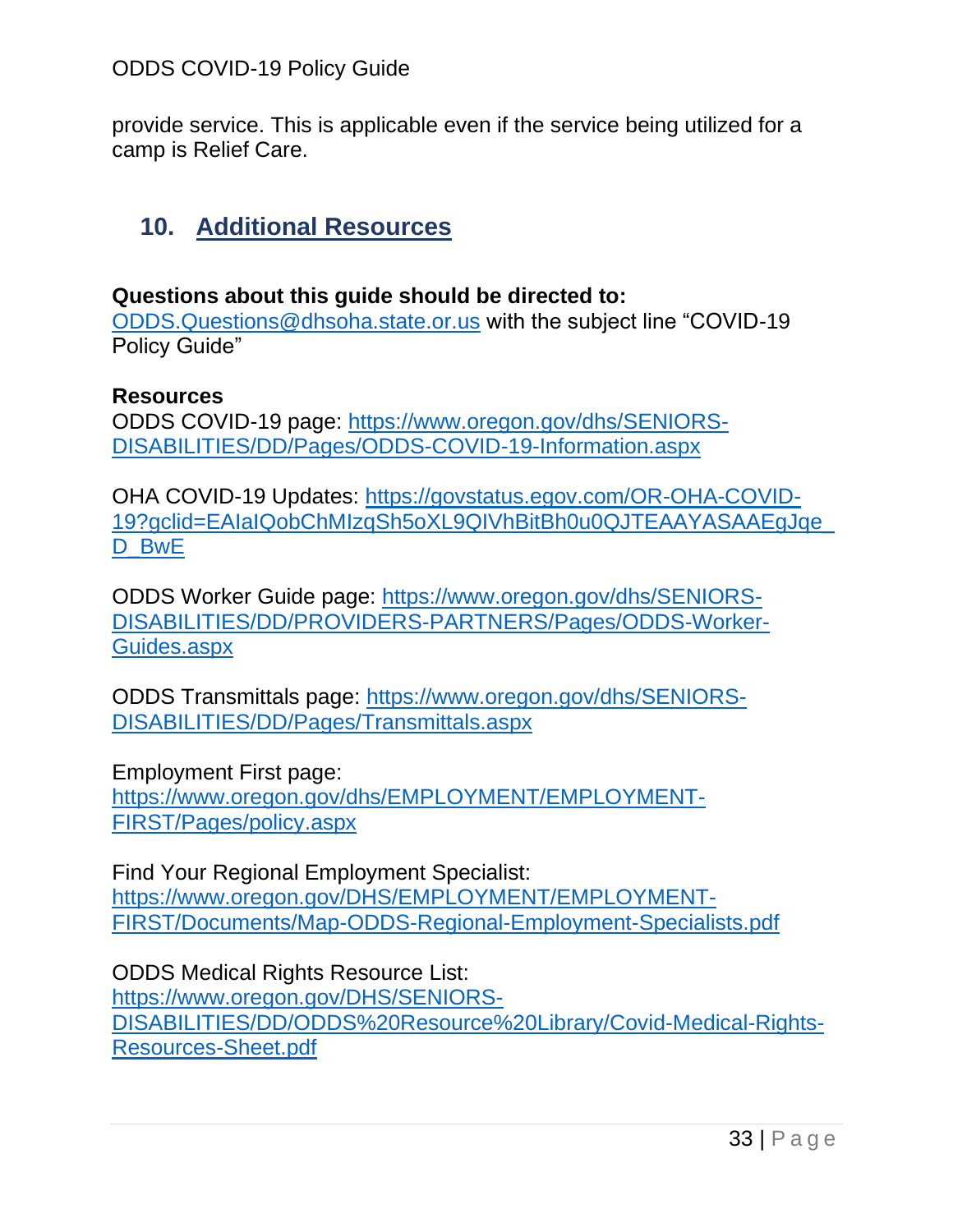Know Your Rights During COVID-19 from DRO: <https://www.droregon.org/covid-19-rights>

COVID-19 Information for Self-Advocates from SARTAC: [https://www.selfadvocacyinfo.org/resource/a-self-advocates-guide-to-covid-](https://www.selfadvocacyinfo.org/resource/a-self-advocates-guide-to-covid-19/)[19/](https://www.selfadvocacyinfo.org/resource/a-self-advocates-guide-to-covid-19/) 

Essential Emergency Preparedness from INW: <https://independencenw.org/communication/>

ODDS Preferences for Medical Treatment Guide: [https://www.oregon.gov/dhs/SENIORS-](https://www.oregon.gov/dhs/SENIORS-DISABILITIES/DD/ODDS%20Resource%20Library/End-of-Life-Guidance.pdf)[DISABILITIES/DD/ODDS%20Resource%20Library/End-of-Life-](https://www.oregon.gov/dhs/SENIORS-DISABILITIES/DD/ODDS%20Resource%20Library/End-of-Life-Guidance.pdf)[Guidance.pdf](https://www.oregon.gov/dhs/SENIORS-DISABILITIES/DD/ODDS%20Resource%20Library/End-of-Life-Guidance.pdf) 

Documenting Preferences for Medical Treatment Tool [https://www.oregon.gov/dhs/SENIORS-](https://www.oregon.gov/dhs/SENIORS-DISABILITIES/DD/ODDS%20Resource%20Library/Sample-Form-Preferences-Medical-Treatment.docx)[DISABILITIES/DD/ODDS%20Resource%20Library/Sample-Form-](https://www.oregon.gov/dhs/SENIORS-DISABILITIES/DD/ODDS%20Resource%20Library/Sample-Form-Preferences-Medical-Treatment.docx)[Preferences-Medical-Treatment.docx](https://www.oregon.gov/dhs/SENIORS-DISABILITIES/DD/ODDS%20Resource%20Library/Sample-Form-Preferences-Medical-Treatment.docx)

# <span id="page-33-1"></span><span id="page-33-0"></span>Appendix A: **Guiding Questions for In-Person Meetings**

These questions are meant to help service coordinators and personal agents assess if an in-person visit is needed and safe now or if the visit should be delayed. **At least one in-person contact must occur within the individual's plan year.** CMEs are expected to use professional judgement to assess urgency of need for each individual and use precautions to reduce the risk of spreading COVID-19.

• When was the last time you saw the individual in-person?